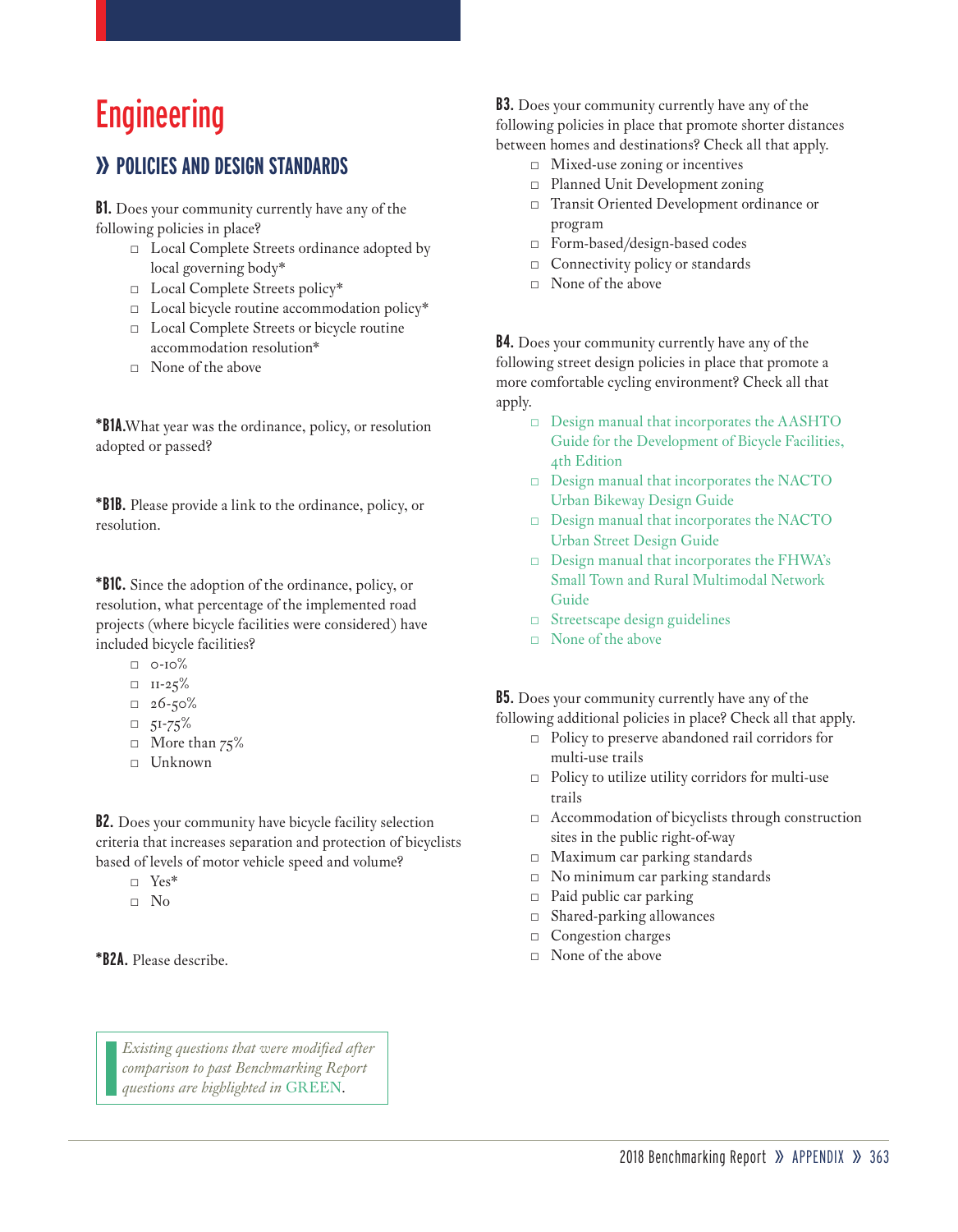**B6.** How do engineers and planners learn how to accommodate bicyclists according to the most current AASHTO or NACTO standards? Check all that apply.

- □ FHWA/National Highway Institute Training Course
- □ Portland State University Initiative for Bicycle and Pedestrian Innovation Training Course
- □ Staff participate in bicycle-specific conferences/ trainings/educational tours
- □ Webinars
- □ Internal peer training
- □ Training by outside consultant/advocate
- □ Require project consultants to have bike/ped qualifications
- □ None of the above

## **» END-OF-TRIP FACILITIES**

**B7.** What policies or programs increase the amount of endof-trip facilities for bicyclists? Check all that apply.

- $\Box$  Bike parking ordinance for existing buildings specifying amount and location
- $\Box$  Bike parking ordinance for all new developments specifying amount and location
- □ Ordinance requiring showers and lockers in existing non-residential buildings
- □ Ordinance requiring showers and lockers in new non-residential buildings
- □ Building accessibility ordinance (Bicycles are allowed to be parked inside non-residential buildings)
- □ Public uncovered bike racks
- $\Box$  Public covered bike racks
- $\Box$  Bike valet parking available at community events
- □ Ordinance that allows on-street bike parking/ bicycle corrals
- $\Box$  Ordinance that allows bike parking to substitute for car parking
- □ Requirement for new developments to meet LEED-Neighborhood Development silver standards or higher
- $\Box$  Developers are eligible for density bonuses for providing end-of-trip facilities
- □ Subsidy program for private bike parking installation
- $\Box$  Public or private program that provides grants for bike racks or free bike racks upon request
- □ None of the above

**B8.** What, if any, end-of-trip facilities are available to the general public in your community? Check all that apply.

- □ Publicly accessible bicycle repair stations
- $\Box$  Publicly accessible air pumps
- □ Bicycle Station or Hub that provides lockers and/ or showers for commuters
- □ None of the above

**B9.** Do your standards for bicycle parking: Check all that apply.

- □ Conform with APBP Guidelines?
- □ Address the need for parking spaces for cargo bicycles?
- □ Address the need for facilities to recharge electric assist bicycles?
- □ No standards

**B10.** What percentage of public and private bike racks conform with APBP Guidelines?

- □ 10% or less
- $\Box$  II-25%
- $= 26 50%$
- $\Box$  51-75%
- □ More than  $75%$
- $\neg$  Unknown

**B11.** Is there a program (e.g. publicly funded, public-private partnership, or development regulation) that provides or increases bike parking at any of the following locations? Check all that apply.

- $\Box$  Public & private schools (K-12)
- □ Day care, child care centers and preschools
- □ Higher Education Institutions
- □ Libraries
- □ Hospitals and medical centers
- □ Parks & recreation centers
- □ Other government-owned buildings and facilities
- □ Event venues (e.g. convention center, movie complex)
- □ Hotels & restaurants
- □ Office buildings
- □ Retail stores (excluding grocery stores)
- □ Grocery stores
- □ Multi-family housing (excluding subsidized or public housing, if any)
- $\Box$  Subsidized or public housing
- □ None of the above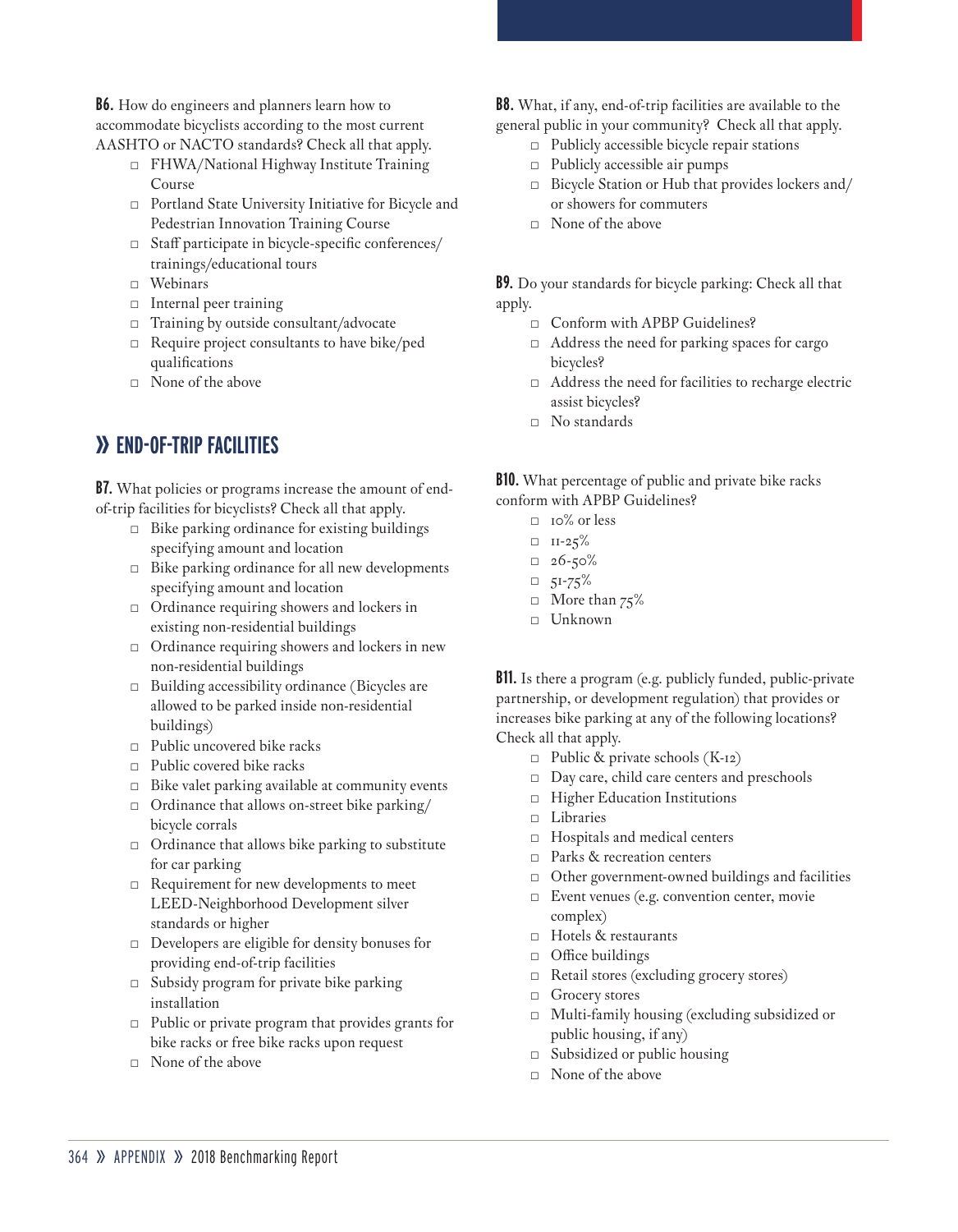### **» BICYCLE ACCESS TO PUBLIC TRANSPORTATION**

**B12.** Does your community have a rail transit or bus system?

- □ Yes\*
- □ No

**\*B12A.** Are bikes allowed inside transit vehicles? Check all that apply.

- □ Yes, at all times in buses
- □ Yes, at all times in rail vehicles
- □ Only outside of rush hour service in buses
- □ Only outside of rush hour service in rail vehicles
- □ Folding bikes are allowed in folded position in buses
- □ Folding bikes are allowed in folded position in rail vehicles
- $\Box$  There is specialized space (e.g. hooks or luggage space) for bikes in buses
- □ There is specialized space (e.g. hooks or luggage space) for bikes in rail vehicles
- □ None of the above

**\*B12B.** What percentage of buses are equipped with bike racks?

- □ None
	- □ 10% or less
	- $\Box$  II-25%
	- $= 26 50%$
	- $\n 51-75\%$
	- $\n 75-99\%$
	- □ 100%

**\*B12C.** What percentage of transit stops are equipped with secure and convenient bike parking, including bus stops?

- □ None
- □ 10% or less
- $\Box$  II-25%
- $= 26 50%$
- $\Box$  51-75%
- $\Box$  75-99%
- $\Box$  100%
- □ Unknown

*Existing questions that were modified after comparison to past Benchmarking Report questions are highlighted in* GREEN.

**\*B12D.** Has your community made specific bicycle infrastructure investments around major transit stops to improve accessibility?

- □ Yes\*
- □ No

\*Please describe any bicycle infrastructure investments around major transit stops that have improved accessibility.

**\*B12E.** How are residents and visitors encouraged to combine cycling and public transportation? Check all that apply.

- □ Cyclists can practice mounting their bike on a bus bike rack at community events
- □ Brochure describing bike rack use/how to store bikes inside a transit vehicle
- □ Video describing bike rack use/how to store bikes inside a transit vehicle
- □ Information on bike racks/storage provided on transit schedules
- Stickers on the outside of buses with bike racks that say bicycles are welcome
- $\Box$  None of the above

#### **» OFF-STREET BICYCLE FACILITIES**

B13. Are there any off-street facilities within your community's boundaries that can be legally used by bicyclists?

- □ Yes\*
- □ No

**\*B13A.** How many miles of the following off-street accommodations that can be legally used by bicyclists are within your community's boundaries? Answer all that apply. (in miles)

- Paved shared use paths (≥10 feet) (# only)
- Paved shared use paths ( $\geq 8$  and  $\lt$ 10 feet) (# only)
- Natural surface shared use paths ( $210$  feet) (# only)
- Natural surface shared use paths ( $\geq 8$  and  $\lt$ 10 feet)  $(\# \text{ only})$
- Singletrack  $(\# \text{ only})$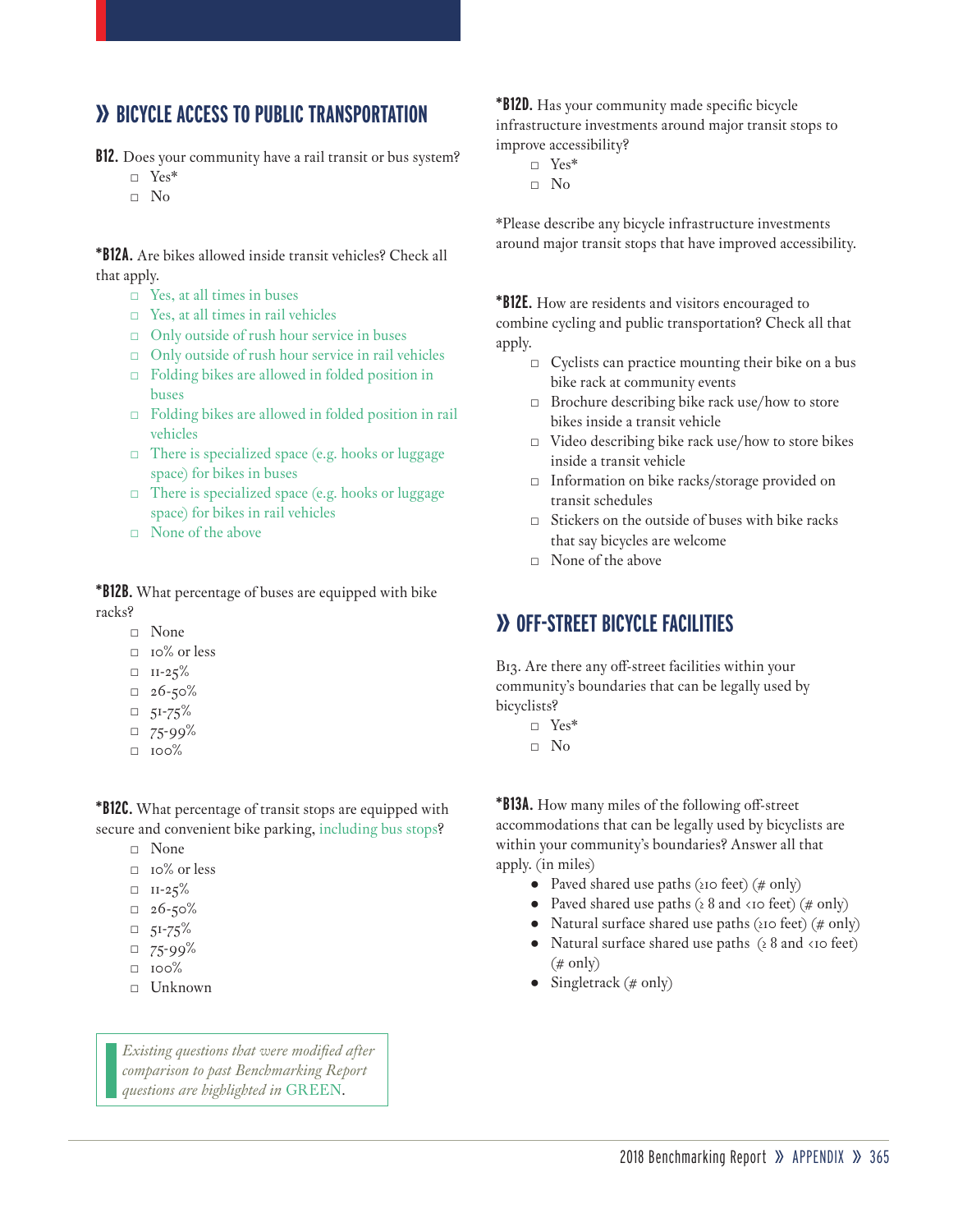**\*B13B.** Which of the following features are provided for bicyclists and pedestrians at off-street path crossings of roads with posted speed limits above 25 mph? Check all that apply.

- □ Bike/pedestrian overpasses/underpasses
- □ Raised path crossings
- □ Refuge islands
- □ Path crossing with high visibility markings/signs/ HAWK signals/ Rapid Flashing Beacons
- □ Curb extensions
- $\Box$  Signalized crossings
- □ None of the above
- $\Box$  N/A no crossings of roads with posted speed limits above 25 mph

**\*B13C.** What measures have been taken to improve the safety and convenience of bicyclists on off-street paths? Check all that apply.

- □ "Cut-throughs" that improve network connectivity for bicyclists (e.g. connecting dead-ends or cul-desacs)
- $\Box$  Off-street way-finding signage with easily visible distance and/or riding time information for bicyclists while riding
- □ Parallel but separated paths for bicyclists and pedestrians
- □ Signage or markings to designate right-of-way on shared-use paths
- □ Education/awareness campaign about shared-use path etiquette
- □ None of the above

**\*B13D.** What maintenance practices ensure the off-street bicycle facilities remain usable and safe? Sweeping

- □ Quarterly or more frequently
- □ Annually
- □ As needed
- □ Never

#### Vegetation maintenance

- □ Quarterly or more frequently
- □ Annually
- □ As needed
- □ Never

Snow and ice clearance

- □ N/A No snow or ice
- □ Before roadways
- □ Same time as roadways
- □ After roadways
- □ Never

#### Surface repair

- $\Box$  Within 24 hours of complaint
- □ Within one week of complaint
- □ Within one month of complaint or longer
- □ Never

### **» ON-STREET BICYCLE FACILITIES**

**B14.** What is the centerline mileage of your total road network (including federal, state, county and private roads)? (# only)

**B15.** How many miles of road network fall within the following posted speed limits? (in centerline miles)

- $\bullet$   $\leq$  25mph (# only)
- >25mph and ≤35mph (# only)
- $\bullet \rightarrow 35$ mph (# only)

**B16.** Does your community have on-street bicycle facilities?

□ Yes\* □ No

**\*B16A.** Are there any on-street bicycle facilities on roads with posted speeds of ≤ 25mph?

- □ Yes\*\*
- □ No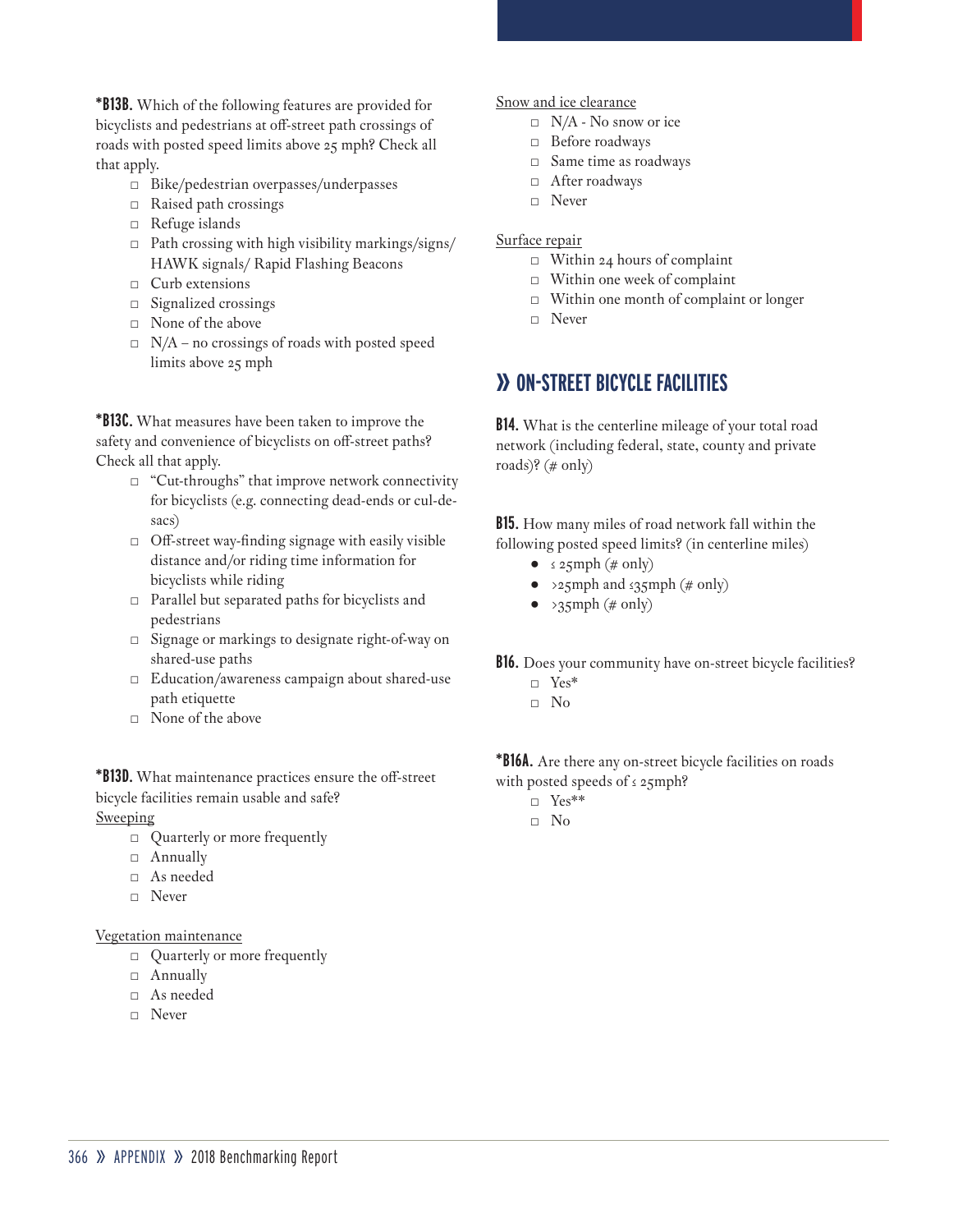**\*\*B16A1.** On streets with posted speeds of ≤ 25mph, how many miles of each of the following bicycle facilities are there that meet or exceed current AASHTO or NACTO standards? (Answer in centerline miles. Write "0" if facility is not present in community.)

- Bike boulevards  $(\# \text{ only})$
- Shared lane markings (not counted under Bicycle Boulevards) (# only)
- Wide paved shoulders (ridable surface ≥4 feet, and minimum clear path of ≥4 feet between rumble strips)  $(\# \text{ only})$
- Bike lanes (incl. standard, contra-flow, left-side) (ridable surface ≥4 feet) (# only)
- Buffered bike lanes (# only)
- Protected bike lanes (one-way or two-way)  $(\# \text{ only})$
- Raised cycle tracks (one-way or two-way) (# only)

**\*B16B.** Are there any on-street bicycle facilities on roads with posted speeds of >25mph and ≤35mph?

- □ Yes\*\*
- □ No

**\*\*B16B1.** On streets with posted speeds of > 25mph and ≤ 35mph, how many miles of each of the following bicycle facilities are there that meet or exceed current AASHTO or NACTO standards? (Answer in centerline miles. Write "0" if facility is not present in community.)

- Shared lane markings  $(\# \text{ only})$
- Wide paved shoulders (ridable surface ≥4 feet, and minimum clear path of ≥4 feet between rumble strips) (# only)
- Bike lanes (incl. standard, contra-flow, left-side) (ridable surface ≥4 feet) (# only)
- Buffered bike lanes  $(\# \text{ only})$
- Protected bike lanes (one-way or two-way)  $(\# \text{ only})$
- Raised cycle tracks (one-way or two-way) (# only)

**\*B16C.** Are there any on-street bicycle facilities on roads with posted speeds of >35mph?

- □ Yes\*\*
- □ No

**\*\*B16C1.** On streets with posted speeds of  $> 35$ mph, how many miles of each of the following bicycle facilities are there that meet or exceed current AASHTO or NACTO standards? (Answer in centerline miles. Write "0" if facility is not present in community.)

- Wide paved shoulders (ridable surface ≥4 feet, and minimum clear path of ≥4 feet between rumble strips) (# only)
- Bike lanes (incl. standard, contra-flow, left-side) (ridable surface ≥4 feet) (# only)
- Buffered bike lanes ( $\#$  only)
- Protected bike lanes (one-way or two-way)  $(\# \text{ only})$
- Raised cycle tracks (one-way or two-way) (# only)

**\*B16D.** What maintenance practices ensure that any onstreet bicycle facilities (including shoulders) remain usable and safe?

**Sweeping** 

- □ Before other travel lanes
- $\Box$  Same time as other travel lanes
- □ After other travel lanes
- □ Never

Snow and ice clearance

- □ N/A No snow or ice
- □ Before other travel lanes
- □ Same time as other travel lanes
- □ After other travel lanes
- □ Never

Pothole maintenance/ surface repair

- $\Box$  Within 24 hours of complaint
- □ Within one week of complaint
- □ Within one month of complaint or longer
- □ Never

**B17.** Within the last five years, has your community ever removed a bicycle facility without an improved replacement?

- □ Yes\*
- □ No

\*If yes, please explain.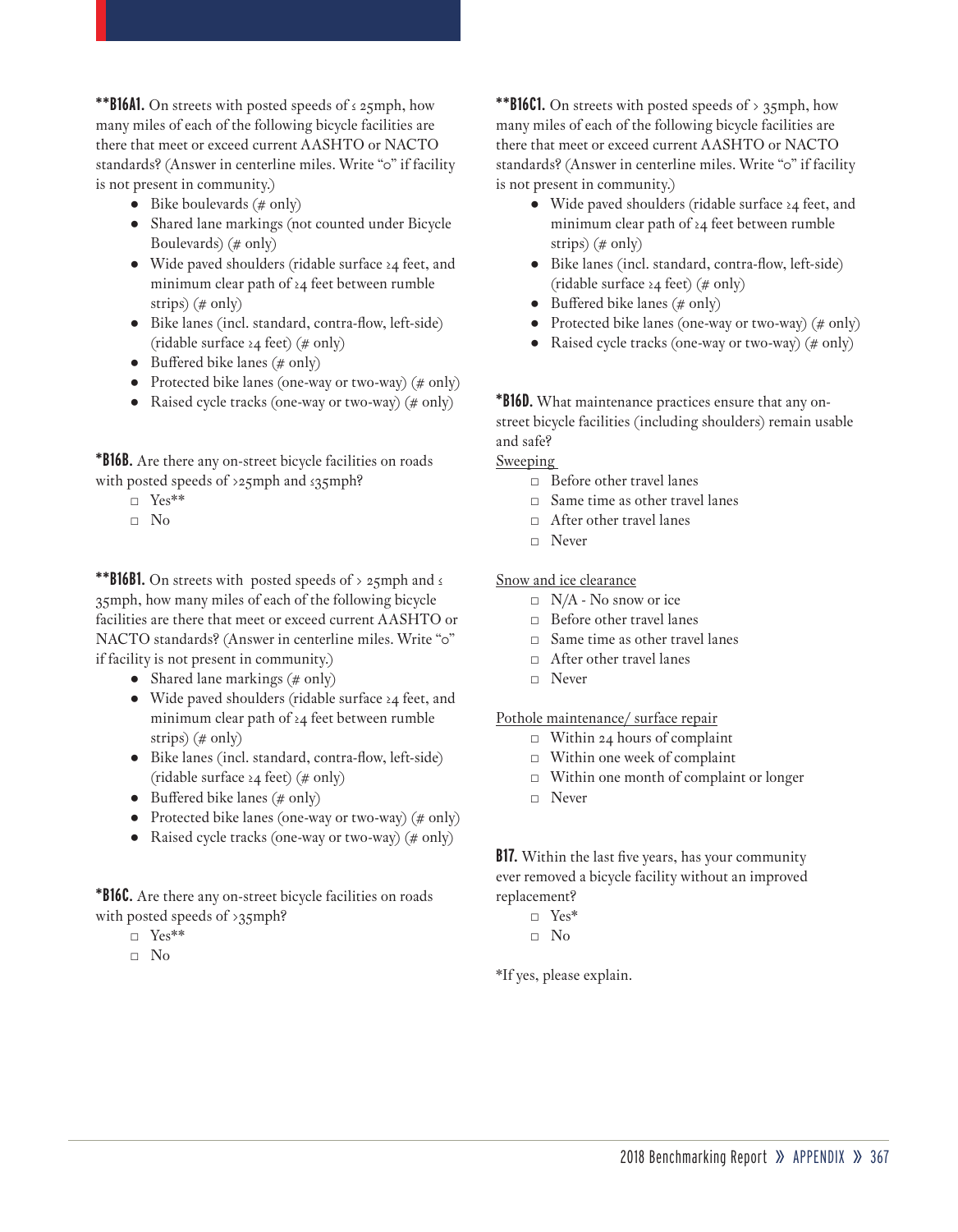## **» OTHER BICYCLE ACCOMMODATIONS**

**B18.** How has your community calmed traffic? Check all that apply.

- □ Speed limits 20 mph or less on residential streets
- □ Used lower design speeds when designing for new roadways
- $\Box$  Physically altered the road layout or appearance
- □ Converted one-way streets to two-way traffic
- $\Box$  Road diets
- □ Lane diets
- □ Speed feedback signs/cameras
- □ Car-free/Car-restricted zones
- □ Shared Space/Home Zone/Living Street/Woonerf
- □ None of the above

**B19.** In what other ways has your community improved riding conditions and amenities for on-street bicyclists? Check all that apply.

- $\Box$  Roundabouts that accommodate bicycles
- □ Colored bike lanes outside of conflict zones
- □ Contra-flow bike lanes (e.g. a one-way bike lane installed heading the opposite direction of the adjacent one-way street)
- □ Removal of on-street car parking
- □ Advisory bike lanes
- □ Bicycle left turn lanes
- □ Shared bicycle/bus lanes
- □ Reverse angle parking
- $\Box$  On-street way-finding signage with distance and/ or time information
- □ Signed bike routes
- □ Bicycle-friendly storm sewer grates
- $\Box$  None of the above

**B20.** Are there any signalized intersections in your community?

- □ Yes\*
- □ No

**\*B20A.** Which of the following accommodations are available at signalized intersections to improve conditions for bicyclists?

- □ Video or microwave detection for demandactivated signals
- □ Demand activated signals with loop detector (and marking)
- □ Push-buttons that are accessible from the road
- □ Timed signals
- □ Signals timed for bicycle speeds
- □ Bicycle Signal Heads
- □ Advanced Stop Line or Bike Box
- □ Protected intersection
- □ Colored bike lanes in conflict areas
- $\Box$  Intersection crossing markings for bicycles
- □ Refuge islands
- □ Right corner islands ("pork chops")
- □ None of the above

## **» BIKE SHARING**

**B21.** Does your community currently have a communitywide bike sharing program that is open to the general public?

- □ Yes\*
- □ No
- □ Launching in the next 12 months\*\*

\*If yes:

**\*B21A.** Please provide a link to your bike sharing program website.

**\*B21B.** What is the name of your city's bike share program?

**\*B21C.** Who is involved in implementation of this program? Implementation includes operation and financial support.

- □ Government
- □ Nonprofit organization

*Existing questions that were modified after comparison to past Benchmarking Report questions are highlighted in* GREEN.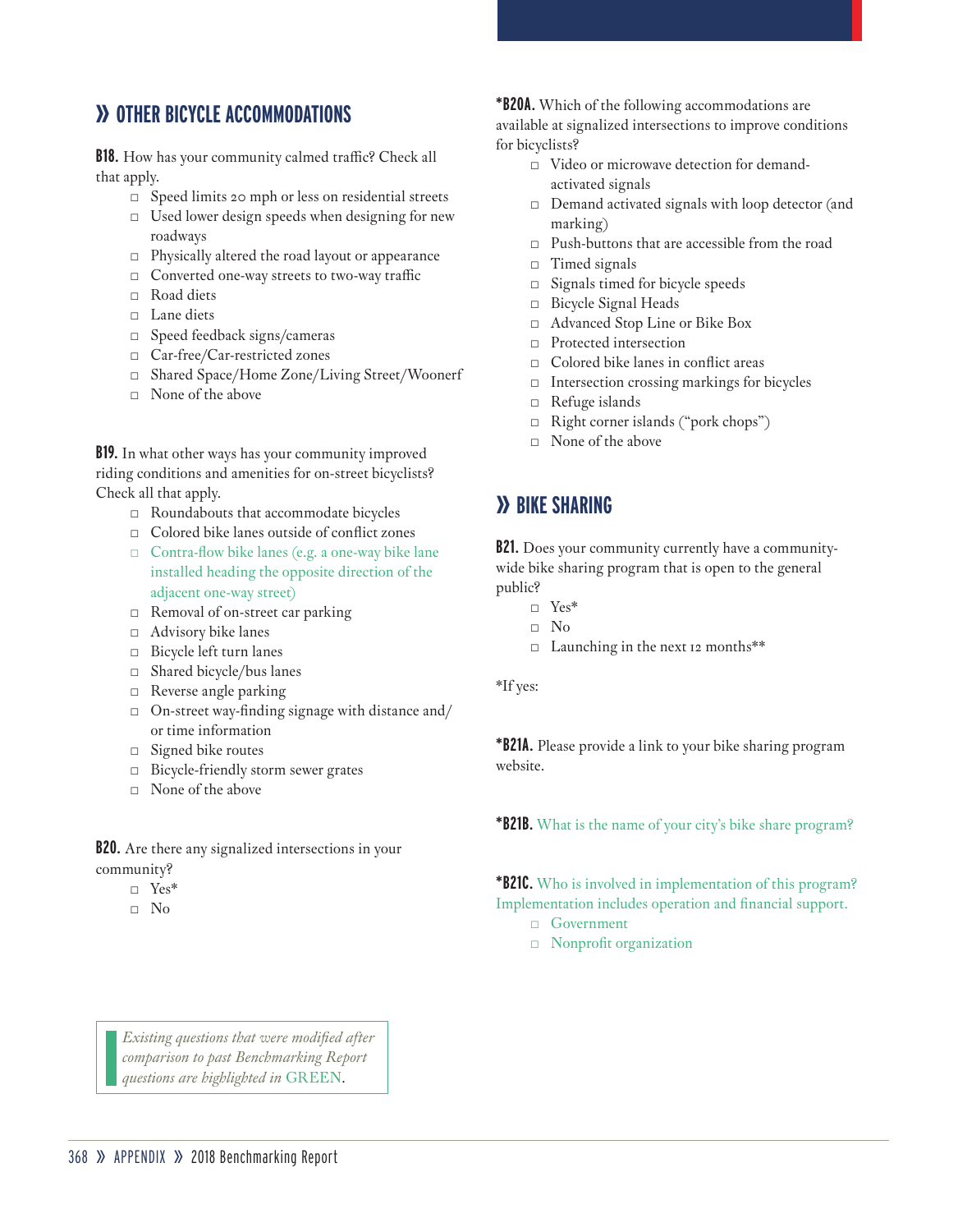**\*B21D.** What type of system is your bike sharing program?

- □ Automated kiosk-style bike share system
- □ GPS-enabled bike share system
- □ Short-term bike rentals
- □ Long-term bike rentals
- □ Bike library (free rentals)
- □ Unregulated program (i.e. Yellow Bike)

**\*B21E.** How many bikes are in the system? (# only)

**\*B21F.** How many stations are in the system?

**\*B21G.** What is the average station density? (number of stations per square mile)

**\*B21H.** How many trips were made in the last calendar year?

**\*B21I.** Are there options for transporting children as passengers?

- □ Yes
- □ No

**\*B21J**.What specific efforts, if any, have been implemented to make the bike sharing program accessible to low-income populations your community? Check all that apply.

- □ Cash or non-credit card dependent payment system
- □ Subsidized bike share memberships
- □ Community outreach
- $\Box$  Walkable station spacing in low-income communities
- □ None of the above

**\*B21K.** Does your bike share program make ridership publicly available online?

- □ Yes
- □ No
- $\Box$  N/A no ridership data collected

\*\*If launching in next 12 months:

□ None of the above *Existing questions that were modified after comparison to past Benchmarking Report questions are highlighted in* GREEN.

**\*\*B21L.** Expected launch date:

**\*\*B21M.** Please provide a link to your bike sharing program website.

**\*\*B21N.** What is the name of your city's bike share program?

**\*\*B21O.** Who is involved in implementation of this program? Implementation includes operation and financial

- support.
	- □ Government
	- □ Nonprofit organization

**\*\*B21P.** What type of system will your bike sharing program be?

- □ Automated kiosk-style bike share system
- □ GPS-enabled bike share system
- □ Short-term bike rentals
- □ Long-term bike rentals
- □ Bike library (free rentals)
- □ Unregulated program (i.e. Yellow Bike)

\*\***B210.** How many bikes will be in the system? (# only)

**\*\*B21R.** How many stations will be in the system?

**\*\*B21S.** Will there be options for transporting children as passengers?

- □ Yes
- □ No

**\*B21T.** What specific efforts, if any, are being planned to make the bike sharing program accessible to low-income populations your community? Check all that apply.

- □ Cash or non-credit card dependent payment system
- □ Subsidized bike share memberships
- □ Community outreach
- □ Walkable station spacing in low-income communities
-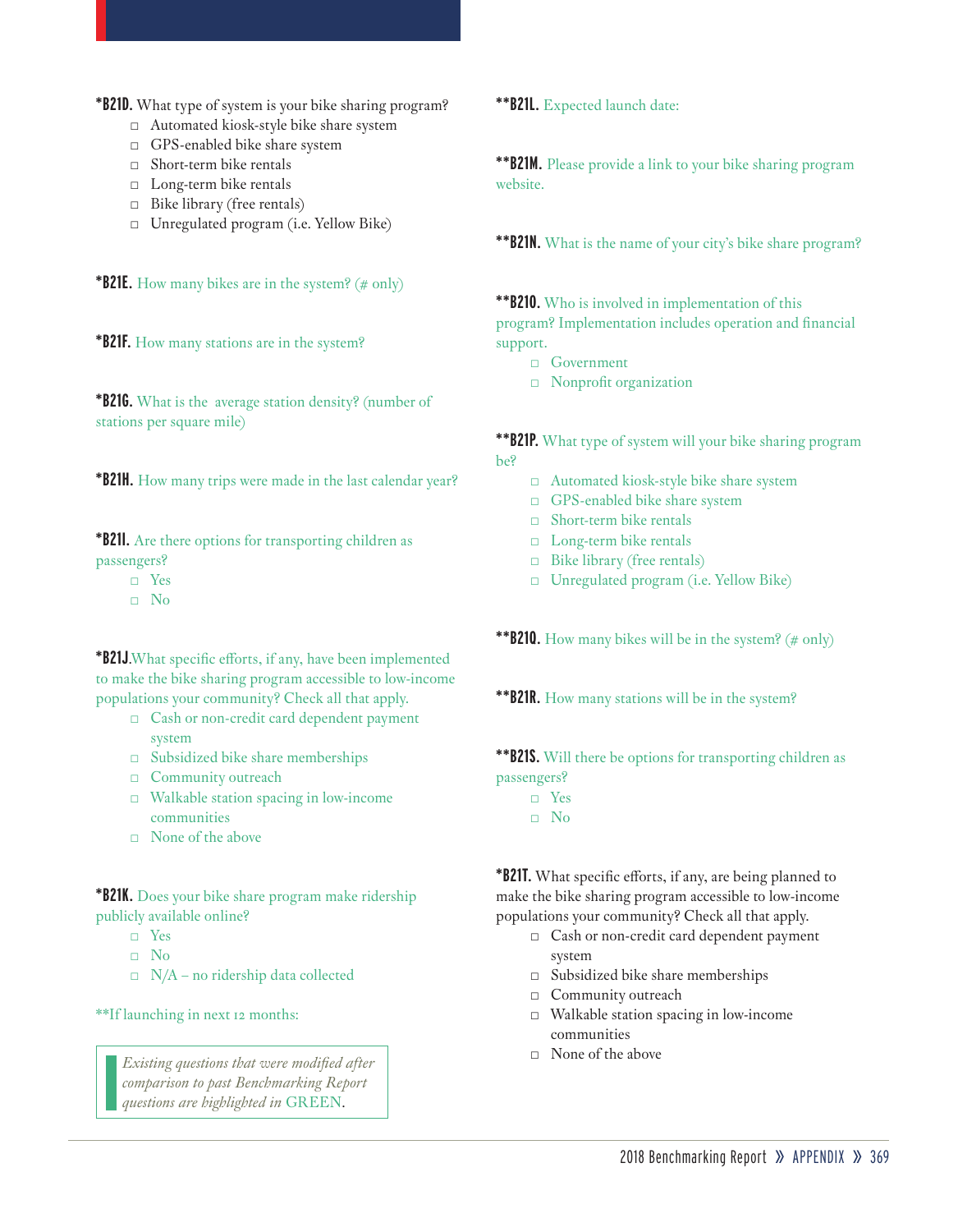## **» OTHER BICYCLE-RELATED AMENITIES**

**B22.** Which of the following bicycling amenities are available within your community boundaries? Check all that apply

- □ BMX track
- □ Velodrome
- □ Indoor cyclist training facility
- □ Cyclocross course
- □ Mountain bike park
- □ Pump tracks
- □ Bicycle-accessible skate park
- □ Snow/Fat tire bike trails
- $\Box$  Signed loop route(s) around the community
- □ None of the above

**B23.** Which of the following safety amenities are available in your community? Check all that apply

- □ Emergency call boxes/phones along trails
- □ Street lighting on most arterials
- □ Street lighting on most non-arterials
- □ Lighting of most shared-use paths
- □ None of the above

## **» ENGINEERING BONUS POINTS**

**B24.** Describe any other policies, amenities, infrastructure improvements or maintenance programs that your community provides or requires that create a comfortable and attractive bicycling environment for bicyclists of all ages and abilities. Use this space to expand on answers checked above, or to describe additional facilities or physical amenities provided that have not yet been covered.

## **Education**

## **» YOUTH BICYCLE EDUCATION**

**C1.** Do any public or private elementary schools offer regular bicycle education to students?

- □ Yes\*
- □ No
- $\Box$  N/A No elementary schools

**\*C1A.** What percentage of your public and private elementary schools offer bicycle education?

- $\Box$  I-25%
- $-26 50%$
- $\n 51-75\%$
- $\n 75-99\%$
- $\Box$  100%

**\*C1B.** What type of bicycle education is offered?

- □ Mandatory on-bike education
- □ Optional on-bike education
- □ Bicycle safety presentation with no on-bike component

**\*C1C.** Are bicycles provided to students by the school district, police, nonprofit or other entity to allow every student the opportunity to participate in on-bike instruction?

- □ Yes, bicycles are provided to all students
- □ Yes, a limited number of bicycles are available for students in need
- □ No, bicycles are not provided

**C2.** Do any public or private middle schools offer regular bicycle education to students?

- □ Yes\*
- □ No
- □ N/A No middle schools

**\*C2A.** What percentage of your public and private middle schools offer regular bicycle education?

- $\n **I**-25%$
- $= 26 50%$
- $\Box$  51-75%
- $\Box$  75-99%
- $\Box$  100%
- **\*C2B.** What type of bicycle education is offered?
	- □ Mandatory on-bike education
	- □ Optional on-bike education
	- □ Bicycle safety presentation with no on-bike component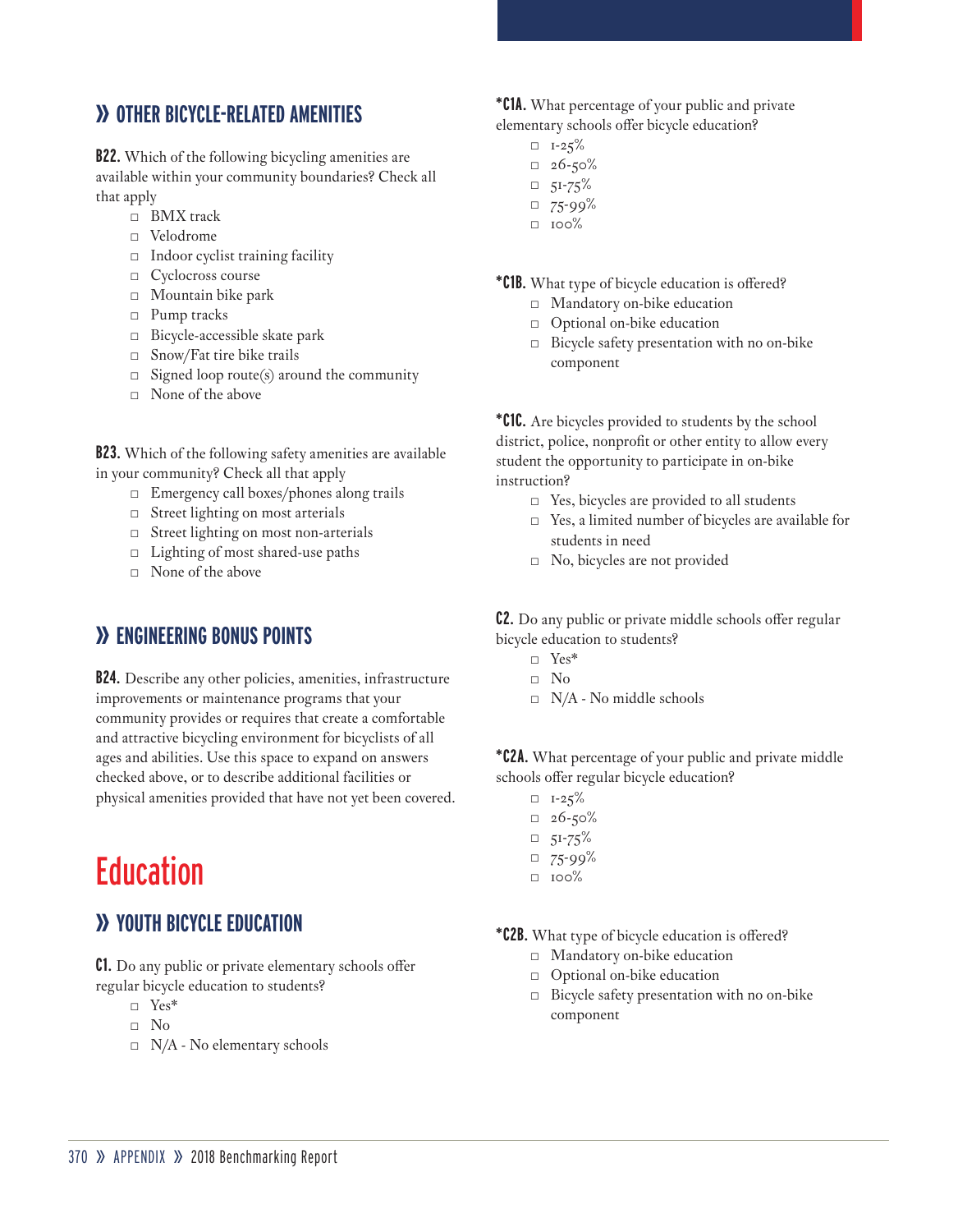**\*C2C.** Are bicycles provided to students by the school district, police, nonprofit or other entity to allow every student the opportunity to participate in on-bike instruction?

- □ Yes, bicycles are provided to all students
- □ Yes, a limited number of bicycles are available for students in need
- □ No, bicycles are not provided

**C3.** Do any public or private high schools offer regular bicycle education to students?

- □ Yes\*
- □ No
- $\Box$  N/A No high schools

**\*C3A.** What percentage of your public and private high schools offer regular bicycle education?

- $\Box$  I-25%
- $-26 50%$
- $\n 51-75\%$
- $\Box$  75-99%
- $\Box$  100%

**\*C3B.** What type of bicycle education is offered?

- □ Mandatory on-bike education
- □ Optional on-bike education
- □ Bicycle safety presentation with no on-bike component

**\*C3C.** Are bicycles provided to students by the school district, police, nonprofit or other entity to allow every student the opportunity to participate in on-bike instruction?

- □ Yes, bicycles are provided to all students
- □ Yes, a limited number of bicycles are available for students in need
- □ No, bicycles are not provided

**C4.** Outside of schools, how are children and youth taught safe cycling skills?

Check all that apply.

- □ Learn to ride classes
- □ Bike clinics or rodeos
- □ ABCs of Family Biking, family bike show-andtell, or similar program focused on families with toddlers and young children
- $\Box$  Youth bike clubs
- □ Scouts bicycle training
- □ Youth development road or cross racing teams
- □ Youth development mountain bike racing teams
- □ Helmet fit seminars
- □ Safety town area
- $\Box$  Trail riding classes
- □ Summer camps
- □ Bicycle-related after school programming
- □ Bicycle safety is taught as part of driver education curriculum
- □ None of the above

### **» ADULT BICYCLE EDUCATION**

**C5.** Are bicycle safety or riding skills-related classes or hands-on instruction offered to adults in your community?

- □ Yes\*
- □ No

**\*C5A.** What type of classes are available for adults? Check all that apply.

- □ Classes that include on-bike instruction
- □ Classroom-based classes
- □ Information sessions/workshops

**\*C5B.** What topics are covered in these classes? Check all that apply.

- □ Introduction to bicycling/Learn to ride/Bike handling basics
- □ Safe riding skills/habits
- □ Bicycle maintenance
- □ Sharing the road, trail, or path with vehicles or pedestrians
- □ Bike commuting basics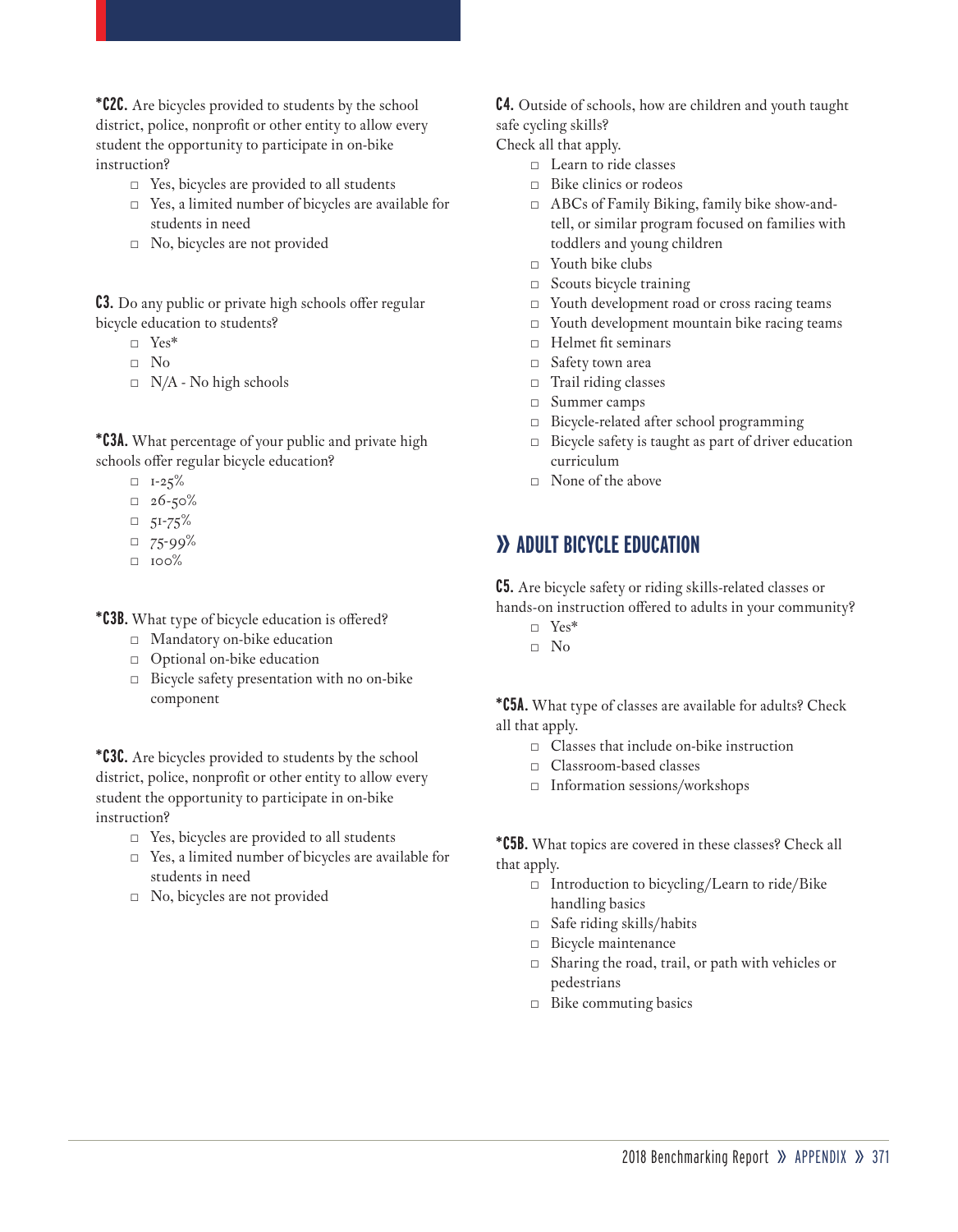**\*C5C.** Who teaches these classes? Check all that apply.

- □ League Cycling Instructor
- □ Local bike shop employee
- □ Local bicycle advocate
- □ Local law enforcement officer
- **\*C5D.** On average, how often are these classes offered?
	- □ Monthly or more frequently
	- □ Quarterly
	- □ Semi-annually
	- □ Annually
	- □ Less than annually
	- □ On demand

**\*C5E.** Are bicycles provided to adults by the community, police, nonprofit or other entity to allow every resident to participate in on-bike instruction?

- □ Yes
- □ No

**C6.** Which of the following communications methods are used to share bicycle information with adults in your community? Check all that apply.

- □ Community-wide public education campaign
- □ Community-wide Bicycle Ambassador program
- □ Educational group rides
- □ Videos on community website/TV channel/social media
- □ Bike-specific website or social media accounts for community
- □ Neighborhood listserves
- $\Box$  Community newsletter (print or digital)
- $\Box$  Community maps (print or digital)
- □ Handouts or brochures
- □ Welcome packet for new residents
- □ Permanent signage, displays, or information kiosks
- □ Table or booth at community events
- □ None of the above

**C7.** Which of the following information is shared using the methods checked above? Check all that apply.

- □ Introduction to bicycling/Learn to ride/Bike handling basics
- □ Safe riding skills/habits
- □ Bicycle maintenance
- □ Sharing the road, trail, or path with vehicles or pedestrians
- □ Commuting tips and resources
- □ Traffic laws/ rules of the road
- □ Bicycle purchase and fitting guidance
- □ Equipment, gear, and accessories
- □ Theft prevention
- □ Riding in inclement weather
- $\Box$  Family biking
- □ None of the above

**C8.** Do any of the above educational classes, resources, or programs for adults specifically target any of the following traditionally-underrepresented groups? Check all that apply.

- □ Women
- □ People of Color
- □ Seniors
- □ Non-English speakers
- □ Low-income populations
- □ University students
- □ LGBT+ community
- □ ADA community
- □ Homeless community
- □ None of the above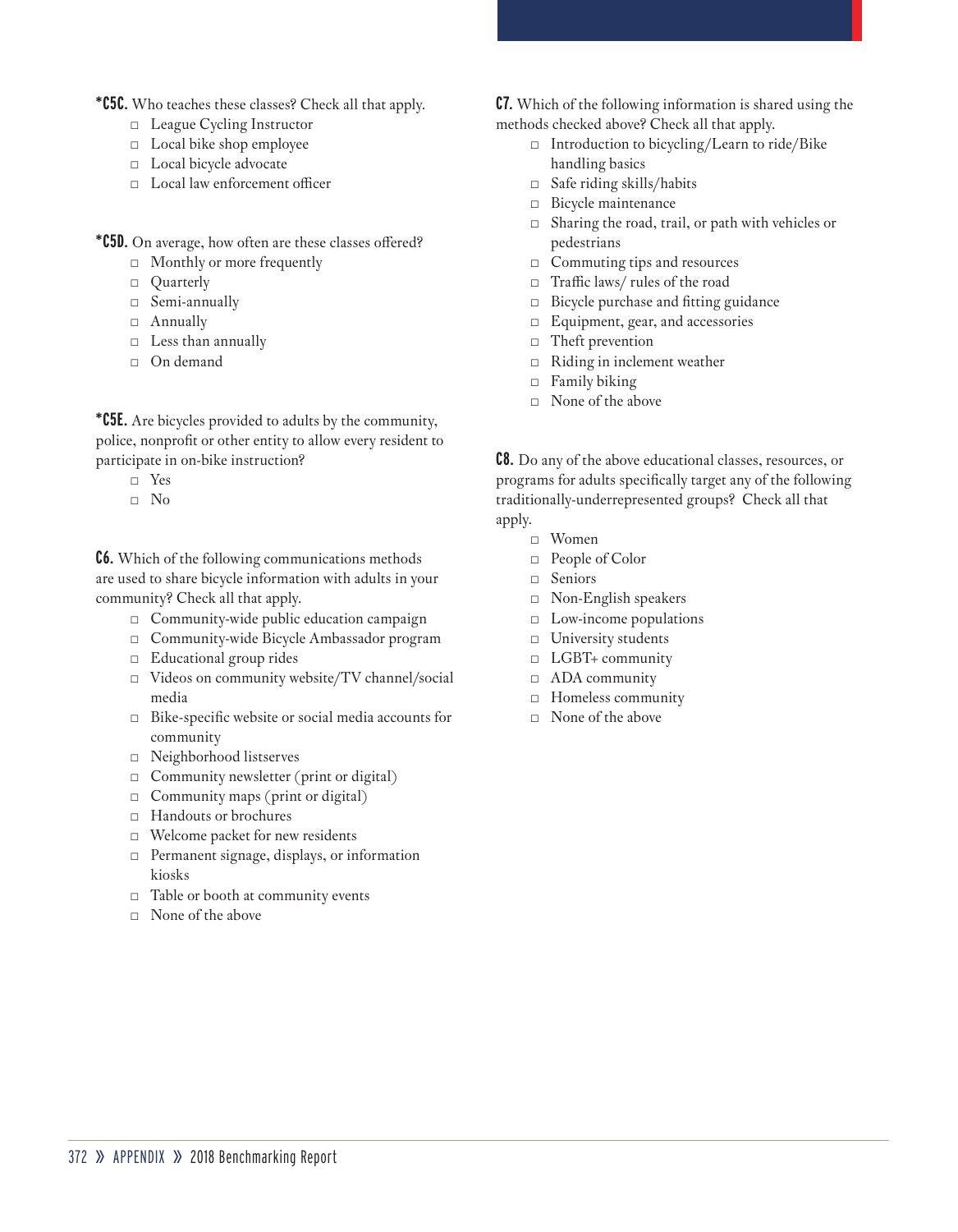## **» MOTORIST EDUCATION**

**C9.** In what ways have motorists in your community been educated on sharing the road safely with bicyclists of all ages and abilities? Check all that apply.

- □ Public service announcements
- □ Community-wide public education campaign
- □ Share the Road educational videos on community website/TV channel/social media
- $\Box$  Dedicated Share the Road website or social media sites
- □ Neighborhood listserves
- □ Community newsletter/magazine article/blog
- $\Box$  Community maps (print or digital)
- □ Information in new resident packet
- □ Information for students and parents from the school system
- □ Utility bill insert
- □ Flyer/handout
- □ Info sessions/lunch seminars
- □ Billboards
- □ Share the Road Signs
- □ Share the Road information in driver's education and testing
- $\Box$  None of the above

**C10.** Which of the following groups of professional drivers receive training that includes information on sharing the road with bicyclists? Check all that apply.

- □ Local government staff
- □ Taxi drivers
- □ Transit operators
- □ School bus operators
- □ Delivery/Commercial drivers
- □ Emergency vehicle drivers
- $\Box$  None of the above

### **» BICYCLE SAFETY EDUCATION RESOURCES**

**C11.** How many League Cycling Instructors are active (have taught a class in the last year) in your community?  $($ # only $)$ 

#### **C12.** Are any of the following educational materials published by the League of American Bicyclists provided to community residents and/or businesses?

- □ Smart Cycling Quick Guide
- □ Smart Cycling Student Manual
- □ Smart Cycling Education videos
- □ None of the above

#### **» EDUCATION BONUS POINTS**

**C13.** Describe any other education efforts in your community that promote safe cycling. Use this space to expand on answers checked above, or to describe additional educational programs or services that have not yet been covered.

## Encouragement

## **» ENCOURAGEMENT POLICIES, PROGRAMS & PARTNERSHIPS**

**D1.** Which of the following community-wide bicycle encouragement programs or policies exist in your community? Check all that apply.

- □ Trip reduction ordinance or incentive program
- □ Guaranteed Ride Home program
- □ Local business incentive program that rewards customers arriving by bicycle
- □ Local recognition program for businesses that are bicycle-friendly for their employees and/or customers
- □ Locally-designated Bicycle Friendly Business **District**
- □ None of the above
- **D1A.** Please provide links for any programs checked above: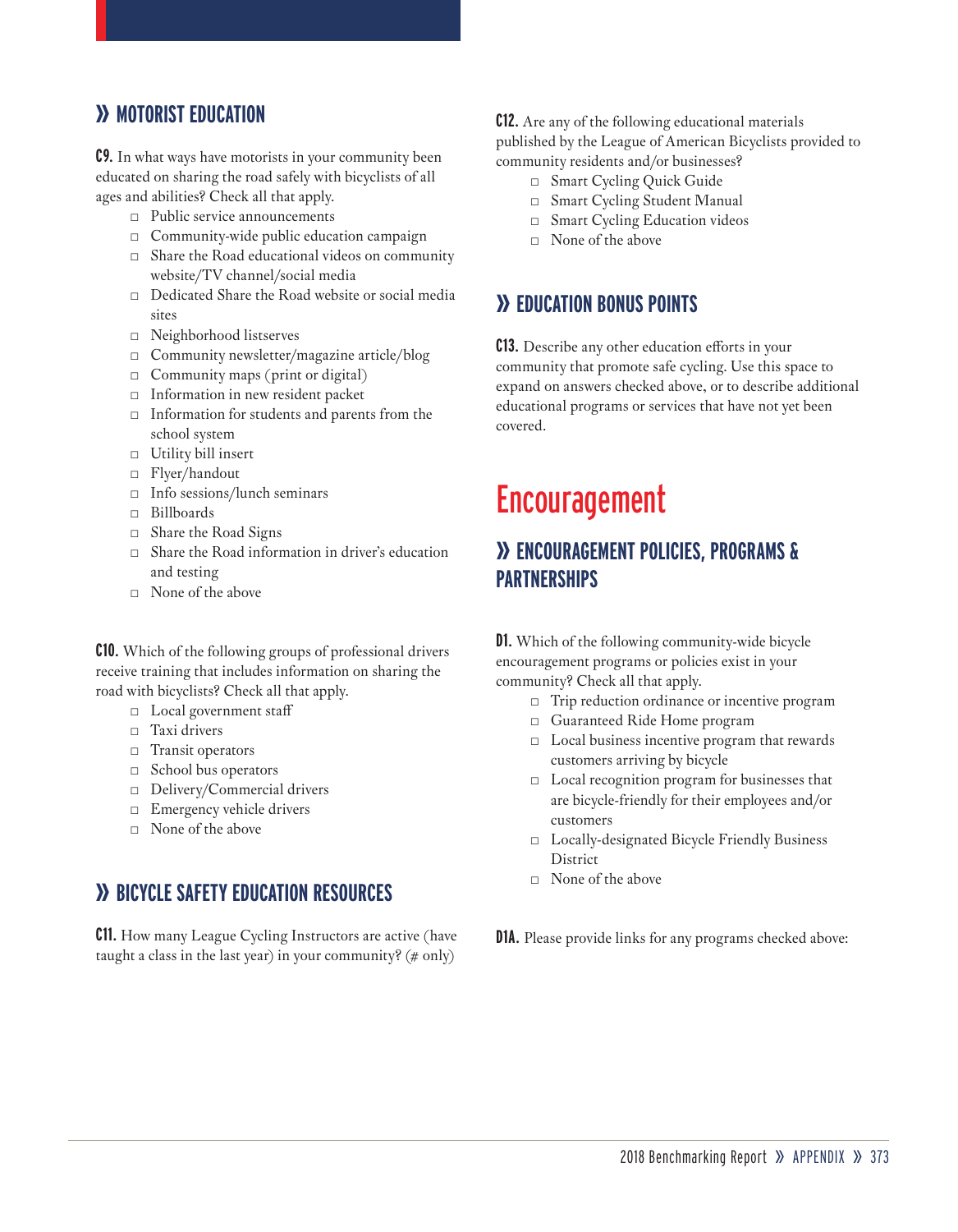**D2.** What other groups actively promote bicycling in the community? Check all that apply.

- □ Chamber of Commerce
- □ Downtown Business Association/Business District
- □ Tourism Board
- □ Other civic associations (e.g. Rotary, Lion's Club, etc.)
- $\Box$  None of the above

**D3.** Does your community actively promote the League of American Bicyclists' Bicycle Friendly Business (BFB) or Bicycle Friendly University (BFU) programs in your community?

□ Yes

□ No

### **» ROUTE-FINDING SUPPORT**

**D4.** What up-to-date mapping and route-finding information is available for your community? Check all that apply.

- □ Web-based route finding service
- □ Smart phone app
- □ Printed/digital bicycle network map
- □ Printed/digital mountain bike trails map
- □ Printed/digital greenways and trails map
- $\Box$  Printed/digital Safe Routes to Schools map(s)
- $\Box$  None of the above

## **» BICYCLE CULTURE AND PROMOTION**

**D5.** How is National Bike Month/your own dedicated Bike Month promoted in your community? Check all that apply. *Learn about National Bike Month and see the League's National Bike Month Guide for ideas to improve your community's Bike Month efforts.*

- □ Official Proclamation
- □ Community-wide Bike to Work Day/Week
- □ Bike to School Day/Week
- □ Bike to Church Day or similar
- □ Community Rides
- □ Mayor-led/Council-led Ride
- □ Public Service Announcements
- □ Videos promoting bicycling on community website/TV channel
- □ Publish a guide or calendar of Bike Month Events
- □ Bike Month Website
- □ Commuter Challenge
- □ Challenges aimed at students biking to school
- □ Non-commuting related (i.e. errand-running) biking challenges and programs
- □ National Bike Challenge /Global Bike Challenge
- □ Bike Commuter energizer stations/breakfasts
- □ Car-free days
- □ CycloFemme Ride
- □ Kidical Mass Ride
- □ Open Streets/Ciclovia/Sunday Parkways
- □ Mentoring program for new riders
- $\Box$  Bike valet parking at events
- □ Bicycle-themed festival/parade/show
- □ Public education campaign relating to cycling (e.g. with a focus on public health or environmental benefits)
- □ Trail construction or maintenance day
- □ None of the above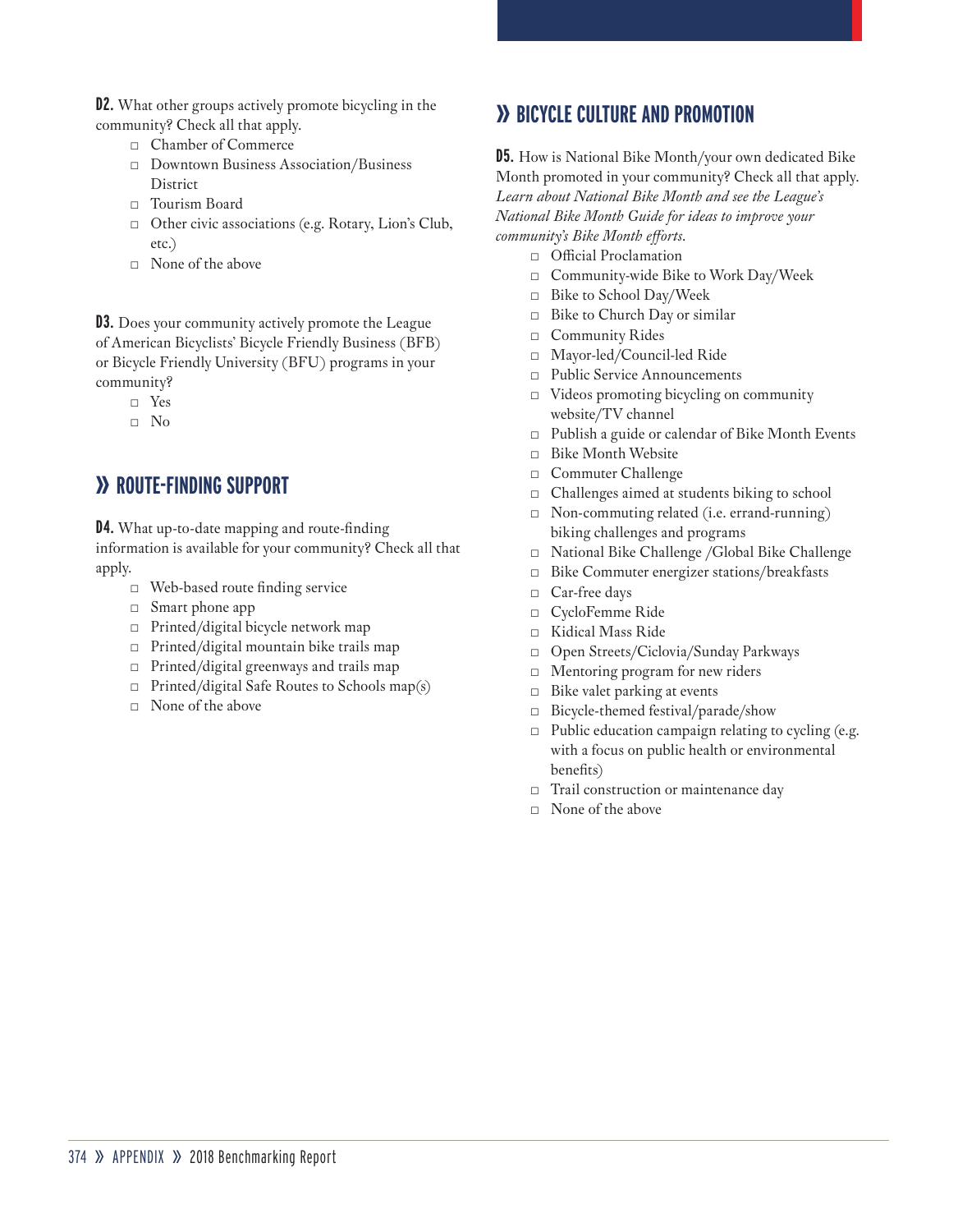**D6.** How is bicycling promoted in your community outside of Bike Month? Check all that apply.

- □ Community and charity rides
- □ Mayor-led/Council-led rides
- □ Videos on bicycling on community website/TV channel
- □ Public Service Announcements
- □ Trail construction or maintenance day
- □ Kidical Mass Ride
- □ Open Streets/Ciclovia/Sunday Parkways
- □ Commuter Challenge
- □ Non-commuting related (i.e. errand-running) challenges and programs
- □ Challenges aimed at students biking to school
- □ National Bike Challenge /Global Bike Challenge □ Business program that provides discounts for
- customers arriving by bicycle
- □ Triathlons and bicycle races
- □ Bike commuter events
- □ Car-free days
- $\Box$  Publish a guide or calendar of community bicycle events
- □ Mentoring program for new riders
- $\Box$  Bike valet parking at events
- □ International Bike to School Day in October
- $\Box$  Winter Bike to Work/School Day(s)
- □ Bicycle-themed festivals/parades/shows
- $\Box$  Public education campaign related to cycling (e.g. with a focus on public health or environmental benefits)
- □ Community celebration/ride each time a bicycle project is completed
- □ None of the above

**D7.** Are any bicycle events specifically marketed to any of the following traditionally underrepresented groups? Check all that apply.

- □ Women
- □ People of Color
- □ Seniors
- □ Families with toddlers and young children
- □ Non-English speakers
- $\Box$  Low-income populations (as defined by local regulations)
- □ LGBT+ community
- □ ADA community
- □ Homeless community
- □ None of the above
- $\Box$  N/A No bicycle events

**D8.** How does the municipality sponsor or actively support bicycle events in the community? Check all that apply.

- □ Organize event(s)
- $\Box$  Fund event(s)
- □ Contribute in-kind funding (i.e. police presence, closing roads, etc.)
- $\Box$  Assist in promoting event(s)
- □ None of the above
- $\Box$  N/A No bicycle events

**D9.** Are any of the following cycling clubs/groups active in your community? Check all that apply.

- □ Recreational bike clubs
- □ Mountain bike clubs
- □ Cyclocross clubs
- □ Friends of the Trail groups
- □ National Mountain Bike Patrol
- □ Racing clubs or teams
- □ Kidical Mass, Family Bike Party, or other familyoriented groups
- □ Senior ride groups
- □ Women-only ride groups
- □ LGBT+ ride groups
- □ People of Color ride groups
- □ Bike polo/La Crosse clubs
- □ Slow ride group
- $\Box$  None of the above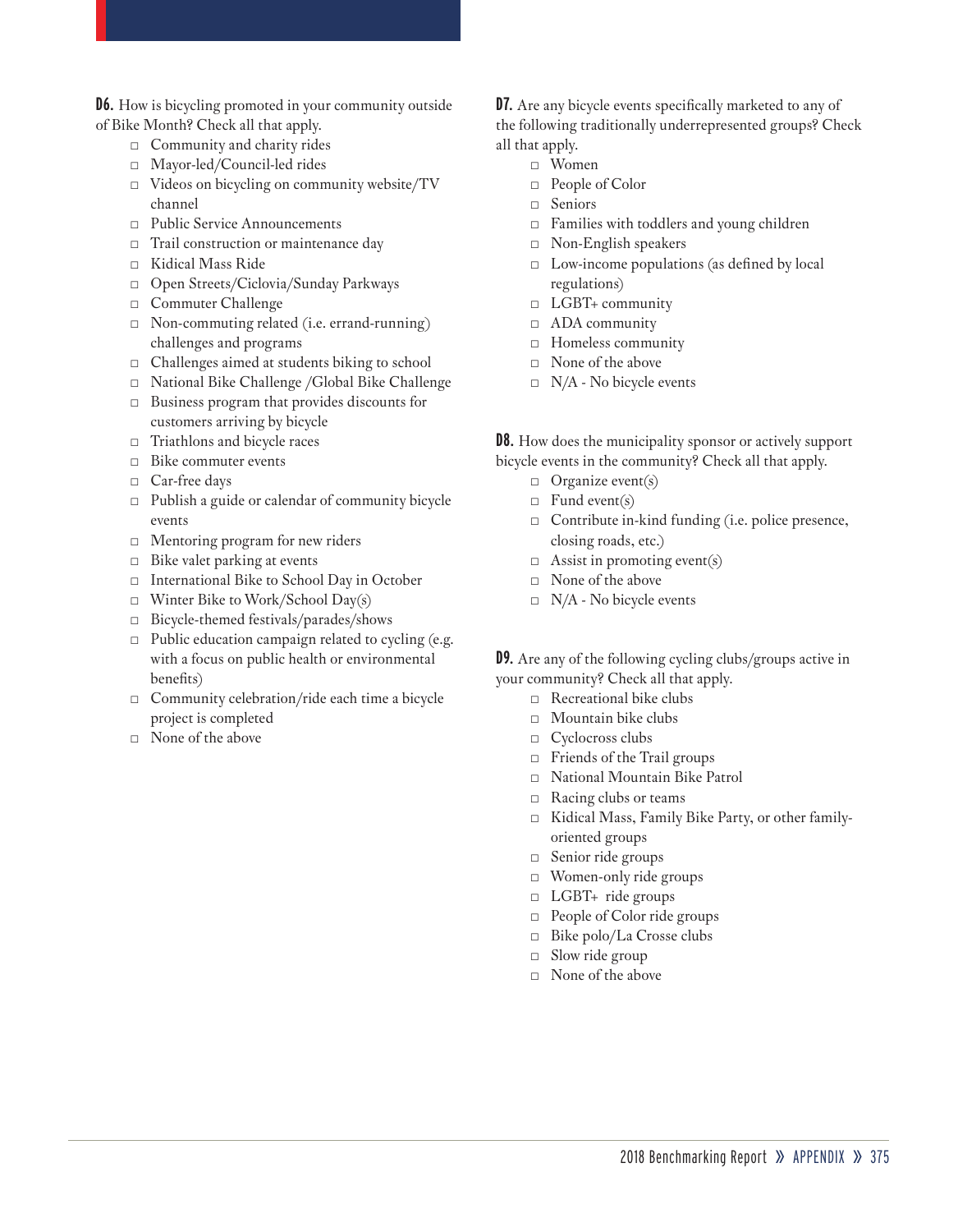**D10.** Does your community have any of the following youth programs centered on encouraging bicycling for children and youth? Check all that apply.

- □ Safe Routes to School program
- □ Trips for Kids chapter
- □ Earn a Bike program
- □ Create a Commuter program
- □ None of the above

## **» ACCESS TO BICYCLE EQUIPMENT & REPAIR SERVICES**

**D11.** What is the ratio of for-profit specialty bicycle retailers (shops dedicated primarily to selling bikes and bikerelated equipment) to population within your community's boundaries?

- □ 1 shop for every 1 -15,000 residents
- □ 1 shop for every 15,001-30,000 residents
- □ 1 shop for every 30,001-50,000 residents
- □ 1 shop for more than 50,001 residents
- □ There are no specialty bicycle retailers located within the community's boundaries, but there is at least one shop close by.
- □ There are no specialty bicycle retailers located within or near the community's boundaries.

**D12.** Is there at least one bike co-op or nonprofit community bike shop within the community's boundaries?

- □ Yes\*
- □ No

**\*D12A.** Do(es) the co-op/nonprofit community bike shop(s) receive any of the following support from the local government? Check all that apply.

- □ Grants
- □ Free or subsidized property/space for a duration of at least 5 years
- □ Contracts for services, e.g. bicycle skills or maintenance education, event support, etc.
- $\Box$  <br>Free bicycle safety accessories for distribution, e.g. helmets or lights
- □ Provision of abandoned or impounded bicycles for resale
- □ Free PSA or advertising space
- □ None of the above

## **» ENCOURAGEMENT BONUS POINTS**

**D13.** Describe any other events, programs or policies your community has to encourage bicycling. Use this space to expand on answers checked above, or to describe additional encouragement efforts that have not yet been covered.

# Enforcement & Safety

## **» PUBLIC OUTREACH**

**E1.** How does your police department interact with the local cycling community? Check all that apply.

- $\Box$  A police officer is an active member of or regularly attends meetings of the bicycle advisory committee
- □ Identified law-enforcement point person to interact with bicyclists
- □ Identified law-enforcement point person to Safe Routes to Schools program
- □ Police department assist with bicycle events/rides
- □ Police department hosts bicycle events/rides
- □ Officers provide bike safety education
- □ Officers distribute bike safety/theft deterrent information
- □ Police officers report potential hazards to traffic engineers and planners to identify sites in need of safety improvements for bicyclists
- $\Box$  None of the above

**E2.** What percentage of patrol officers are regularly on bikes?

- □ None
- $\Box$  I- 20%
- $\n 2I 50\%$
- □ More than 50%

**E3.** What other public or private bicycle safety programs are in place? Check all that apply.

- □ Helmet giveaways
- □ Light giveaways
- □ Volunteer trail watch programs/patrols
- □ None of the above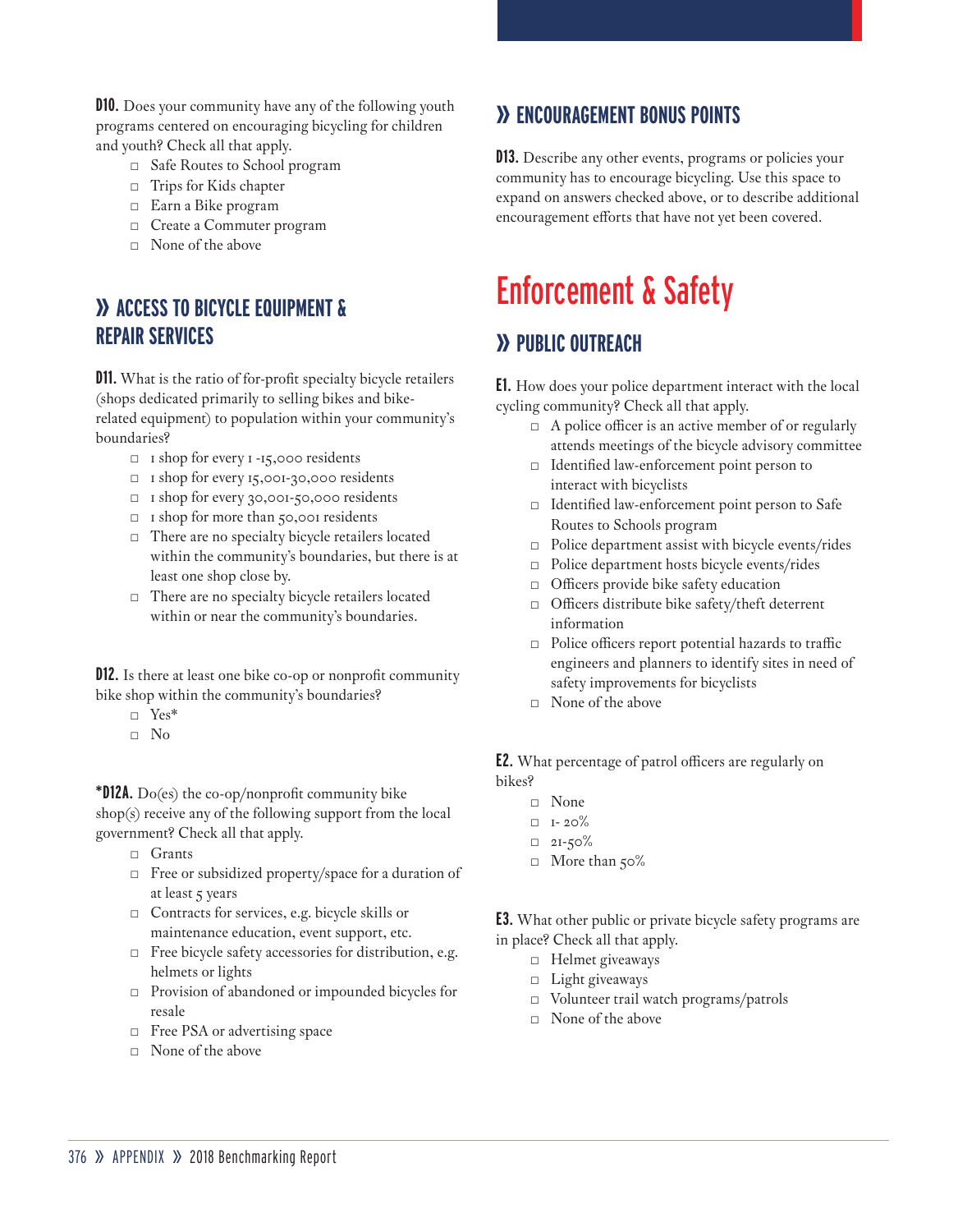## **» BICYCLE-RELATED TRAINING FOR LAW ENFORCEMENT PERSONNEL**

**E4.** What kind of bicycle-related training is offered to police officers? Check all that apply.

- □ Basic academy training
- □ International Police Mountain Bike Association training
- □ Law Enforcement Bicycle Association training
- □ National Highway Traffic Safety Administration Law Enforcement Training
- □ Smart Cycling course
- □ Completion of League Cycling Instructor certification by one or more officers
- □ Presentation/Training by League Cycling Instructor or local bicycle advocate
- □ Institute for Police Training and Development bicycle training
- □ Training on racial profiling awareness in multimodal transportation enforcement
- □ Training on bicycle crash types, numbers and locations
- $\Box$  None of the above

## **» BICYCLE-RELATED LAWS**

**E5.** Are there any local ordinances or state laws that protect bicyclists in your community? Check all that apply.

- $\Box$  Specific penalties for failing to yield to a cyclist when turning
- $\Box$  It is illegal to park or drive in a bike lane (intersections excepted)
- □ Penalties for motor vehicle users that 'door' bicyclists
- $\Box$  Ban on cell phone use while driving
- □ Ban on texting while driving
- □ Vulnerable road user law
- □ Safe passing distance law
- □ It is illegal to harass a cyclist
- □ Photo enforcement for red lights and/or speed
- $\Box$  None of the above

**E6.** Do any local ordinances in your community place restrictions on bicyclists? Check all that apply.

- □ Local law requires bicyclists to use side paths regardless of their usability
- □ Local law requires bicyclists to use bike lanes when provided
- □ Local law requires that bicyclists are required to ride as far to the right of the road as practicable without exceptions
- □ Local law restricts usage of electric-assist bicycles
- □ Mandatory bike registration
- □ Mandatory helmet use for all ages
- $\Box$  Restrictions on sidewalk riding outside of the Central Business District
- $\Box$  Restrictions on sidewalk riding inside the Central Business District
- □ Dismount zones/regulations on shared-use paths
- □ Local or school policies restrict youths from riding to school
- □ Bicycles are banned from one or more road that is open to vehicles
- □ None of the above

## **» BICYCLE-RELATED ENFORCEMENT PRACTICES & PROGRAMS**

**E7.** Which of the following bicycle-related enforcement practices exist in the community? Check all that apply.

- □ Data-driven enforcement of traffic violations most likely to lead to crashes, injuries, and fatalities
- □ Positive enforcement ticketing
- □ Ticket diversion program for bicyclists
- □ Ticket diversion program for motorists with educational content specifically related to interacting and sharing the road with bicyclists
- □ None of the above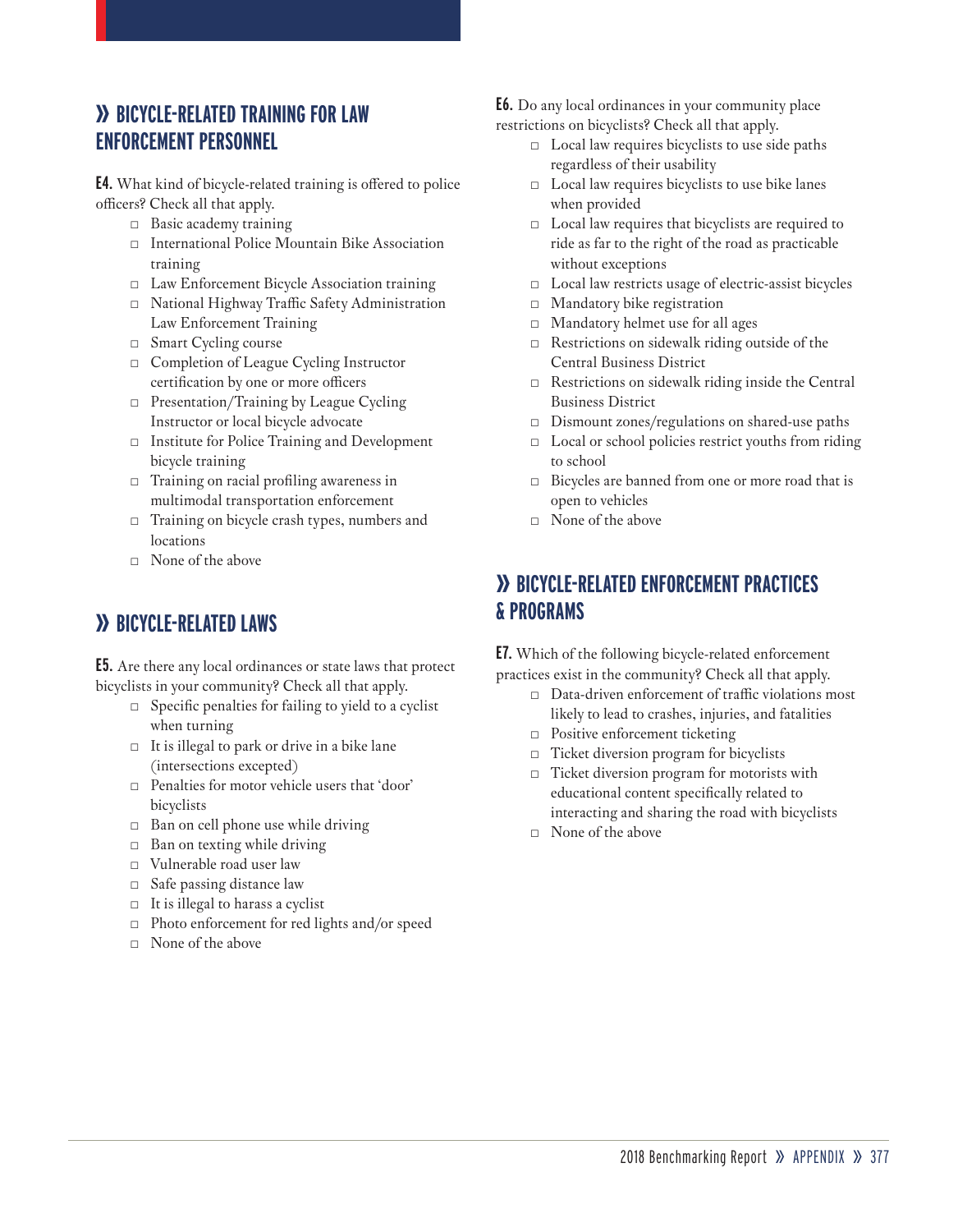**E8.** How does your community use traffic citation data? Check all that apply.

- □ Raw data are published and made available to the public on a regular basis
- □ Analysis and reports are published and made available to the public on a regular basis
- □ Data are only available to the public by FOIA request
- □ Analysis and reports are developed but not shared/ are only used internally
- $\Box$  Data/reports are shared with transportation agencies to improve infrastructure
- □ Data are not collected
- □ Unknown

## **» BICYCLE SAFETY POLICIES & PROGRAMS**

**E9**. Is there a specific plan, policy or program to further increase bicycle safety in your community?

- $\Box$  Vision Zero policy/Policy to eliminate traffic fatalities within a specific time frame not to exceed 20 years\*
- □ Towards Zero Deaths program or similar datadriven, interdisciplinary approach that targets areas for improvement and employs proven countermeasures, integrating application of education, enforcement, engineering, and emergency medical and trauma services\*
- □ Traffic safety plan<sup>\*</sup>
- $\Box$  None of the above

**\*E9A.** Please provide a link or upload the policy/program/ plan document.

## **» CRASH & FATALITY REPORTING**

**E10.** Do police officers report bicyclist crash data?

- □ Yes\*
- □ No

**\*E10A.** On average over the past five calendar years, how many bicyclists have been in a crash involving a motor vehicle annually? (# only)

**E11.** On average over the past five calendar years, how many bicyclists have died due to a crash involving a motor vehicle annually?  $(\# \text{ only})$ 

## **» ENFORCEMENT & SAFETY BONUS POINTS**

**E12.** Describe any other enforcement or safety programs/ policies relating to bicycling. Use this space to expand on answers checked above, or to describe additional enforcement or safety programs or policies that have not yet been covered.

## Evaluation & Planning

## **» STAFFING AND COMMITTEES**

**F1.** Is there a bike program manager or primary point of contact for bicycling issues at your local government?

- $\Box$  There is a full-time, paid bike program manager whose primary role is helping the community become bicycle-friendly and encouraging ridership.\*
- □ Promoting bicycling is a part of someone's official job description but they have other responsibilities as well.\*
- □ Helping the community become bicycle-friendly and encouraging ridership is a responsibility shared among multiple staff.
- □ Promoting bicycling is not a part of anyone's official job description, but at least one staff member has permission to help the community become bicycle-friendly during working hours.
- $\Box$  A citizen volunteer is appointed by the government to help the community become bicycle-friendly.\*
- □ Currently, no one is focused on encouraging ridership or helping the community become more bicycle-friendly.

**\*F1A.** Provide contact information if different from applicant.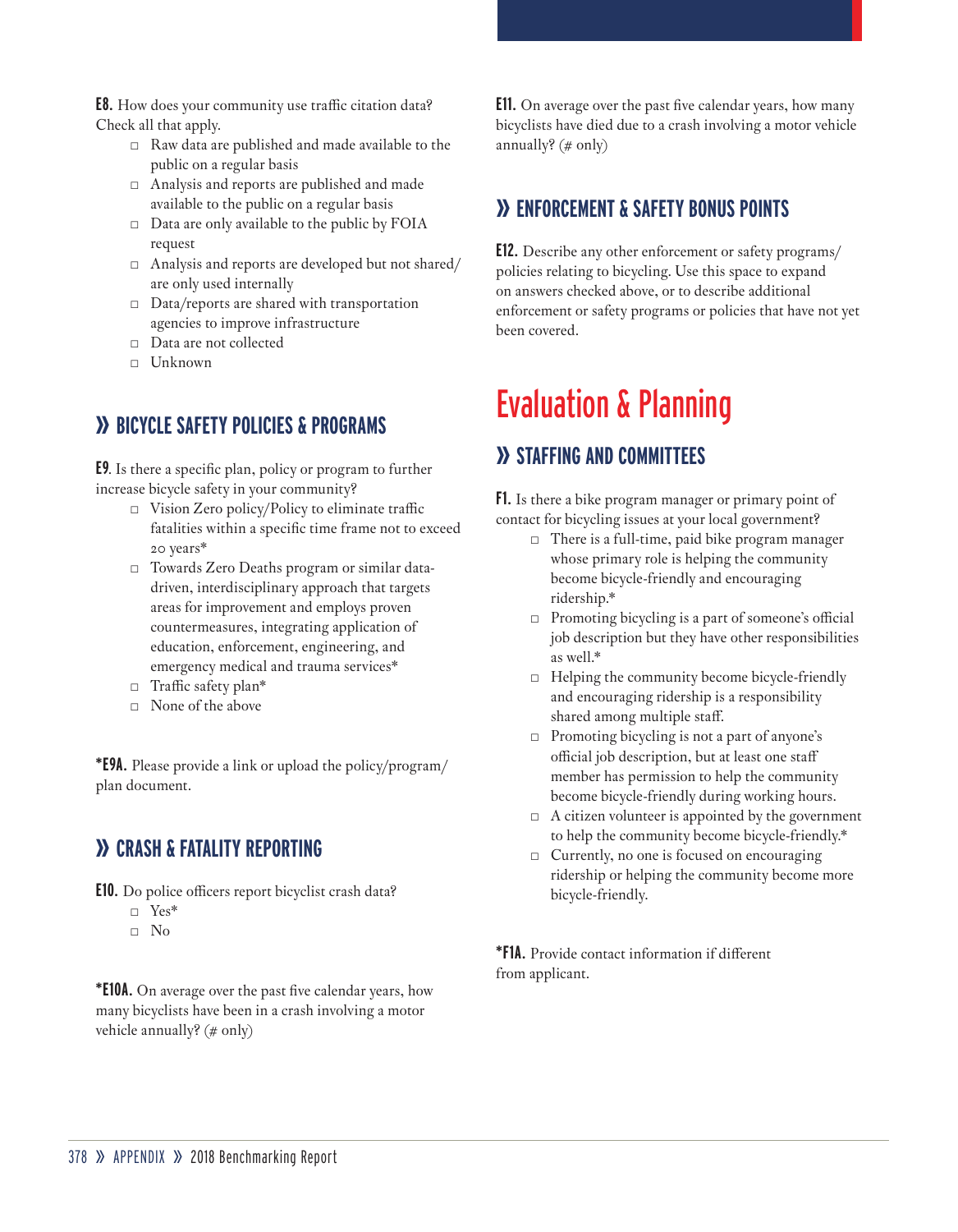- **F2.** Is there a Safe Routes to School Coordinator?
	- □ There is a full-time, paid Safe Routes to School Coordinator.\*
	- □ Promoting Safe Routes to School educational programs and infrastructure improvements is a part of someone's official job description but they have other responsibilities as well.\*
	- □ Promoting Safe Routes to School educational programs and infrastructure improvements is a responsibility shared among multiple staff.
	- □ Promoting Safe Routes to School educational programs and infrastructure improvements is not a part of anyone's official job description, but at least one staff member has permission to help the business become bicycle-friendly during working hours.
	- $\Box$  A citizen volunteer is appointed by the government to promote Safe Routes to School educational programs and infrastructure improvements.\*
	- □ Currently, no one is focused on Safe Routes to School educational programs and infrastructure improvements.

**\*F2A.** Provide contact information if different from applicant.

**F3.** How many government employees (including the Bicycle Program Manager and the Safe Routes to Schools Coordinator), expressed in full-time equivalents (FTE), work on bicycle issues in your community? NOTE: A person that spends 1/10 of their time on bicycle issues would be counted as 0.1 FTE. (# only)

**F4.** Does your local government provide any of the following professional development opportunities for employees who have bicycle-related responsibilities? Check all that apply.

- □ League Cycling Instructor (LCI) certification
- □ Association of Pedestrian and Bicycle Professionals (APBP) membership
- □ Other professional memberships/accreditations related to bicycles
- □ Attend bicycle-related webinars/trainings
- □ Attend bicycle-related conferences
- □ Present at bicycle-related webinars, trainings, or conferences
- □ None of the above

**F5.** Does your community have an officially-recognized Bicycle Advisory Committee?

- □ Yes\*
- □ No

**\*F5A.** How often does the committee meet?

- □ Monthly or more frequently
- □ Every two months
- □ Quarterly
- □ Annually
- □ Irregularly

**\*F5B.** Provide contact information for the Bicycle Advisory Committee Chair.

**F6.** Does your local government have an internal equity, diversity, and inclusion (EDI) initiative, committee, or position?

- □ Yes\*
- $\neg$  No

**\*F6A.** Provide the name and email address of the primary contact.

**\*F6B.** Please describe how, if at all, the EDI initiative, committee, or position supports equitable bike planning or outreach in the community.

## **» PLANNING, FUNDING, & IMPLEMENTATION**

**F7.** Does your community have a comprehensive bicycle master plan or similar section in another document?

- □ Yes\*
- □ No
- □ Plan is currently under development\*\*

If yes:

**\*F7A.** What year was the plan adopted?

**\*F7B.** Provide a link to the plan.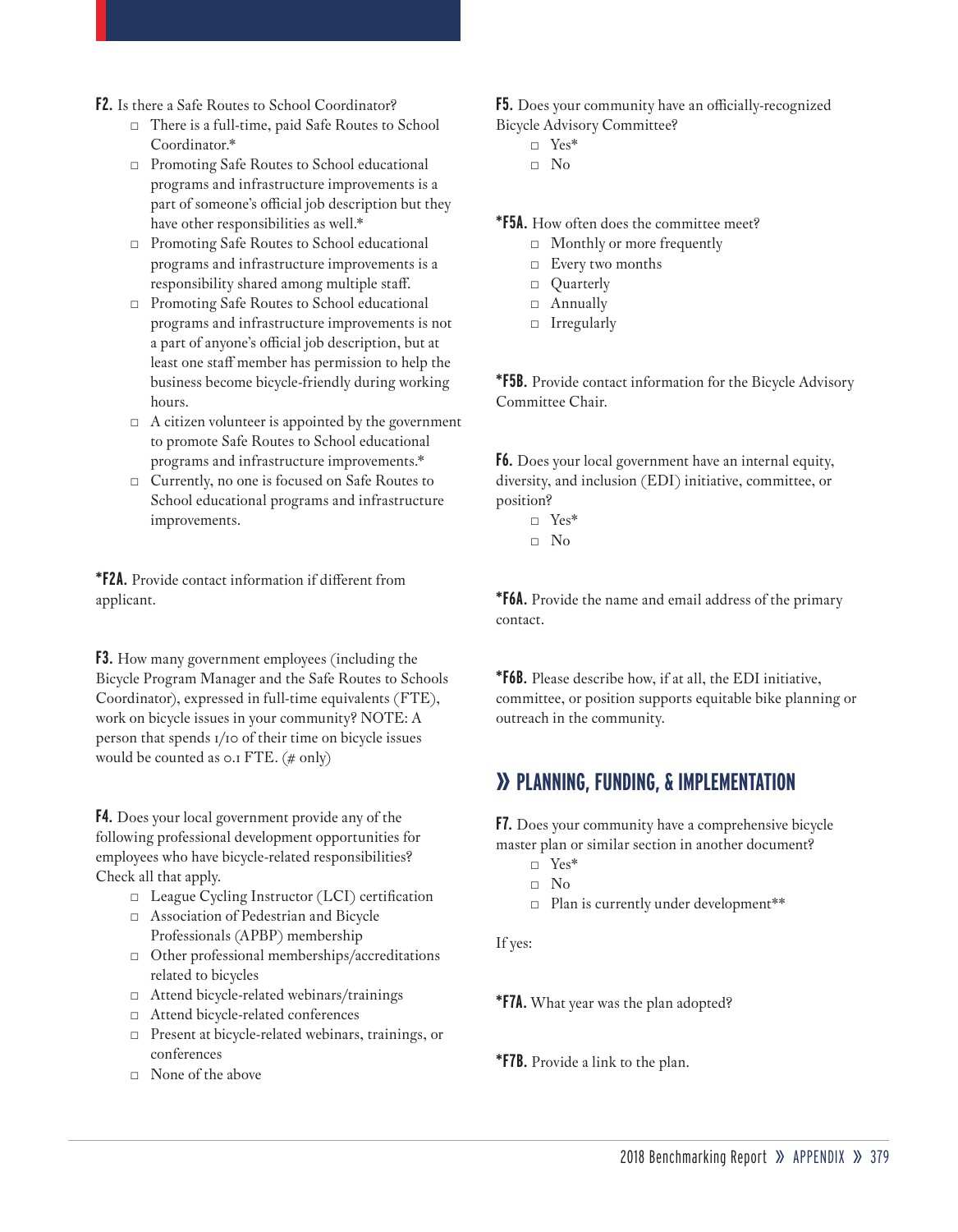**\*F7C.** Is there a dedicated budget for implementation of the plan?

□ Yes\*\*\* □ No

**\*\*\*F7C1.** What is the designated annual budget? (If budget is not consistent annually, provide the annual average from the last 10 years or length of plan.)  $(\# \text{ only})$ 



**\*F7D.** Does your plan include a goal to increase bicycle facilities?

□ Yes\*  $\neg$  No

**\*F7D1.** Please list or describe these goals.

**\*F7E.** How have community planning staff reached out to minority, non-English speaking, and/or low-income communities to ensure that they are included in the decision-making process?

If Plan is currently under development:

**\*\*F7F.** Is there a planned budget for implementation of the plan?

□ Yes\*\*\* □ No

\*\*\***F7F1.** What is the planned annual budget? (# only)

**\*\*F7G.** How are community planning staff reaching out to minority, non-English speaking, and/or low-income communities to ensure that they are included in the decision-making process?

*Existing questions that were modified after comparison to past Benchmarking Report questions are highlighted in* GREEN.

**F8.** What other local agencies have a bicycle master plan or similar section in another transportation demand management document? Check all that apply.

- □ Transit agency
- □ School district
- $\Box$  Higher education institution(s)
- $\Box$  Hospital or medical center(s)
- □ Parks & Recreation
- □ Metropolitan Planning Organization
- □ Regional Planning Commission
- □ County/Borough/Parish
- $\neg$  None of the above

**F9.** Is community-wide bicycle planning integrated with planning for any of the following: Check all that apply.

- □ Transit stops
- $\Box$  Public & private schools (K-12)
- □ Higher education institutions
- □ Hospitals and medical centers
- □ Parks & recreation centers
- □ Subsidized or public housing
- □ None of the above

**F10.** What percentage of the community's total annual transportation budget – on average over the last five fiscal years – was invested in bicycle projects? (drop-down menu: "unknown" and 0-100% options)

**F11.** Is bicycle-related funding specifically allocated to underrepresented areas of your community? (E.g. lowincome neighborhoods, etc.)

- □ Yes\*
- □ No

**\*F11A.** Please describe.

**F12.** How many lane miles of planned bicycle facilities does your community expect to have installed in the next four years? (# only) Write "0" if there are no specific goals or plans for additional bicycle facilities to be installed in the next four years.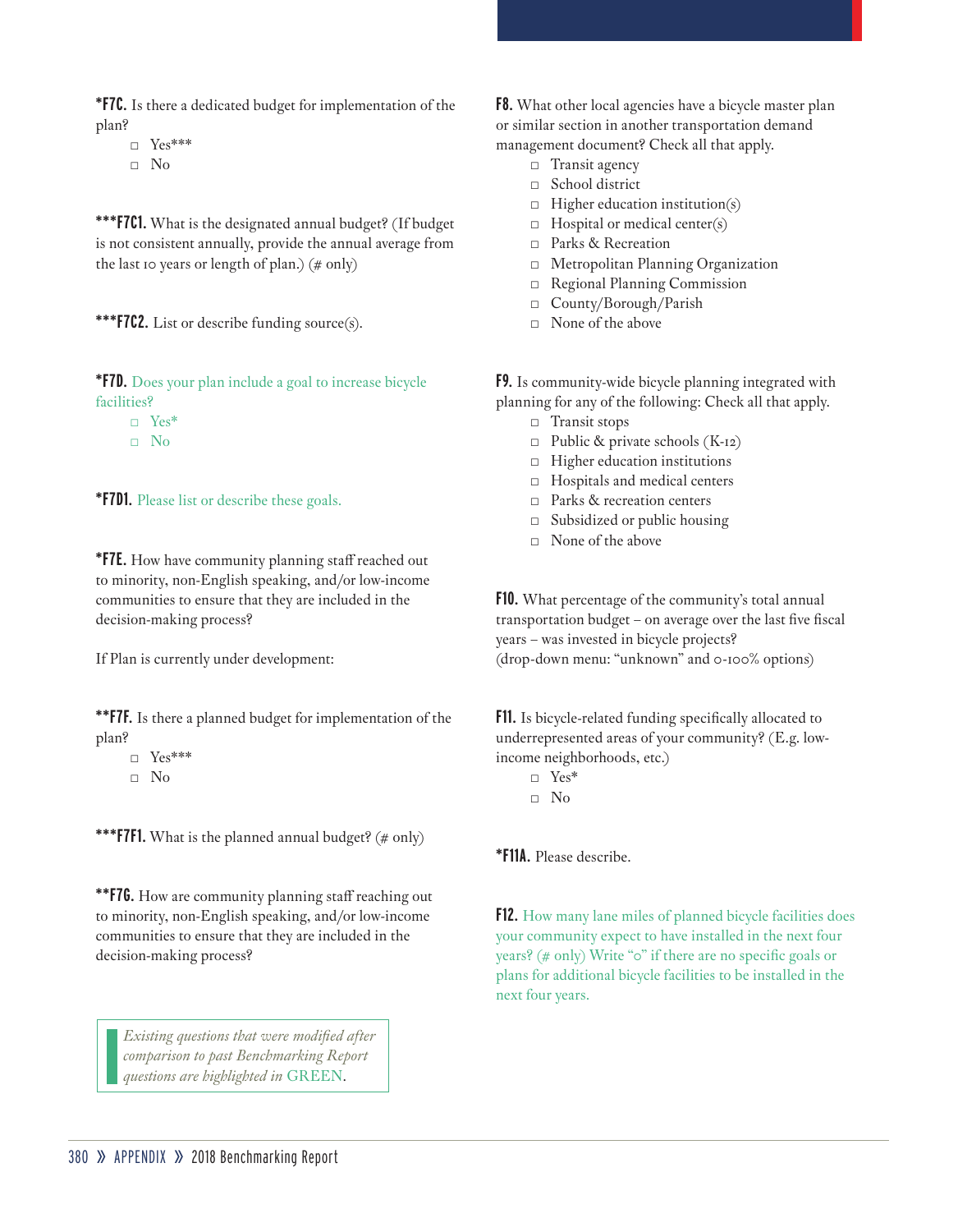**F13.** How many lane miles of bicycle facilities has your community installed in the last two years? (# only) Write "0" if no new bicycle facilities have been installed in the last two years.

#### **» EVALUATING RIDERSHIP**

**F14.** How does your community collect information on bicycle usage? Check all that apply.

- □ Automated /electronic bicycle counters
- □ Regular statistically-valid community bicycle surveys
- □ Travel diaries
- □ Household travel surveys that include bicycle trips
- App-based or other opt-in electronic data collection (e.g. Strava, Zap, etc.)
- □ Regular manual counts of bicyclists on trails
- □ Regular manual counts of bicyclists on the road
- □ Regular counts of parked bicycles at transit stations (if applicable)
- $\Box$  Regular counts of parked bicycles at schools
- □ Regular counts of parked bicycles at other destinations (downtown business district, etc.)
- □ Manual counts that include demographic data collection (e.g. gender, race, age, etc.)
- □ Manual counts that specifically target traditionally underrepresented neighborhoods
- □ Cordon counts that include bicyclists
- □ Any other type of count that includes bicyclists
- □ None of the above

*If the community has collected ridership data locally for any of the following categories, please provide up to one PDF or excel file for each category where ridership data are available: (file uploads only available through online application – additional files may be uploaded at the end of the application.)*

**F14A.** Utilitarian ridership data collected locally (e.g. bicycle rides for commuting, running errands, transportation, etc.)

**F14B.** Recreational ridership data collected locally (e.g. rides solely for exercise or fun.)

**F14C.** Demographic ridership data collected locally (e.g. rider age, race, gender, etc.)

**F14D.** School ridership data collected locally (e.g. rides by or with K-12 or younger children – either riding on their own or being carried in a child seat, trailer, etc.)

F14e. Other ridership data (e.g. any other bicycle ridership data collected locally that doesn't fall under the above categories.)

**F15.** Does your community establish target goals for bicycle use? (E.g. a certain level of bicycle mode share)

□ Yes\*

□ No

**\*F15A.** Please list or describe these goals.

#### **» EVALUATING THE BICYCLE NETWORK**

**F16.** Does your community routinely conduct pre/post bicycle mode share evaluations of bicycle-related road projects?

- □ Yes
- □ No

**F17.** Which of the following mechanisms are in place for bicyclists to identify problem areas or hazards to traffic engineers, planners, and police? Check all that apply.

- □ Online reporting system (e.g. SeeClickFix)
- □ Mobile app
- □ Hotline
- □ Regular meeting
- □ Contact directly via call/voicemail/fax/email/text/ social media
- □ None of the above

**F18.** How has your community conducted a network analysis to evaluate current conditions for bicyclists and identify significant infrastructure barriers to bicycling? Check all that apply.

- □ GIS-based network analysis
- □ Level of Traffic Stress analysis
- □ Bicycle Level of Service for roads
- □ Bicycle Level of Service for intersections
- □ Multimodal Level of Service
- □ None of the above

*Existing questions that were modified after comparison to past Benchmarking Report questions are highlighted in* GREEN.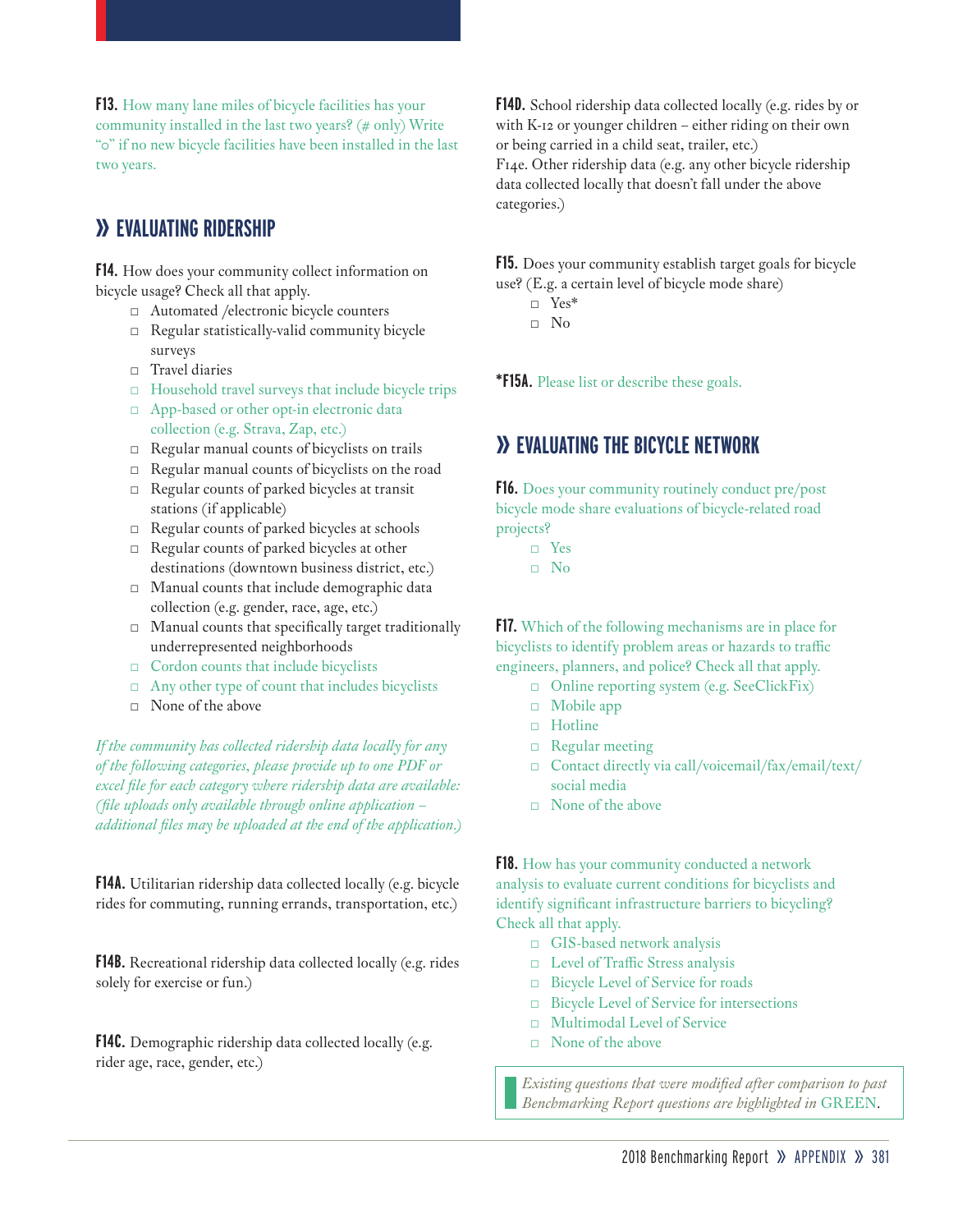## **» EVALUATION & PLANNING BONUS POINTS**

**F19.** Besides the Bicycle Friendly Community program, what other national programs does your community participate in to improve for bicycling? Check all that apply.

- □ U.S. DOT Mayor's Challenge for Safer People and Safer Streets
- □ National League of Cities/Let's Move! Cities, Towns and Counties
- □ LEED® for Neighborhood Development
- □ NACTO Cities for Cycling
- □ None of the above

**F20.** Describe any other efforts by your community to evaluate and/or plan for bicycle ridership and/or networks. Use this space to expand on answers checked above, or to describe any additional evaluation & planning efforts that have not yet been covered.

# Final Overview

**G1.** What are the top three reasons your community has made bicycling a priority? Click up to three.

- □ Improved quality of life
- □ Improving public health
- □ Community connectivity
- □ Provide affordable transportation options
- □ Reduce car-parking demands
- □ Climate change/environmental stewardship concerns
- □ Decrease traffic congestion
- □ Increase tourism
- □ Increase property values
- □ Cooperation with adjacent communities
- □ Public demand
- □ Economic development
- □ Support Smart Growth or other growth management goals
- □ Traffic and bicycle/pedestrian safety
- □ Meet local or state requirements
- $\Box$  None of the above

**G2.** Briefly describe the most positive outcome of your community's support for bicycling.

**G3.** Describe any improvements that have occurred for cycling in your community since your last application. (Write N/A if this is your first time applying.)

**G4.** What could be done differently in order to make bicycling safer, more enjoyable and/or more convenient in your community?

**G5.** What specific bicycle-related improvements are planned in the next 12 months that directly affect your community?

**G6.** We often get requests for example BFC applications from aspiring communities. Are you willing to share your application?

- □ Yes
- $\neg$  No

**G7.** How did you hear about the Bicycle Friendly Community program?

## Supplementary Benchmarking Report City Survey

*\*\*\*\*These supplementary questions are only required if you are participating in the 2018 Bicycle & Walking Benchmarking Report (BMR) Project. Learn more at https://bicyclefriendly.secure-platform.com/a/page/ community/BMR.* 

## **» (BMR) ENGINEERING**

**BMR1.** How many miles of public sidewalks are within your community? *Public sidewalks are paved paths within the roadway right-of-way that are designed for pedestrian use. Often, bicycling is not allowed and the pavement is less than 8 feet wide. Please answer in lane miles.*

*Existing questions that were modified after comparison to past Benchmarking Report questions are highlighted in* GREEN.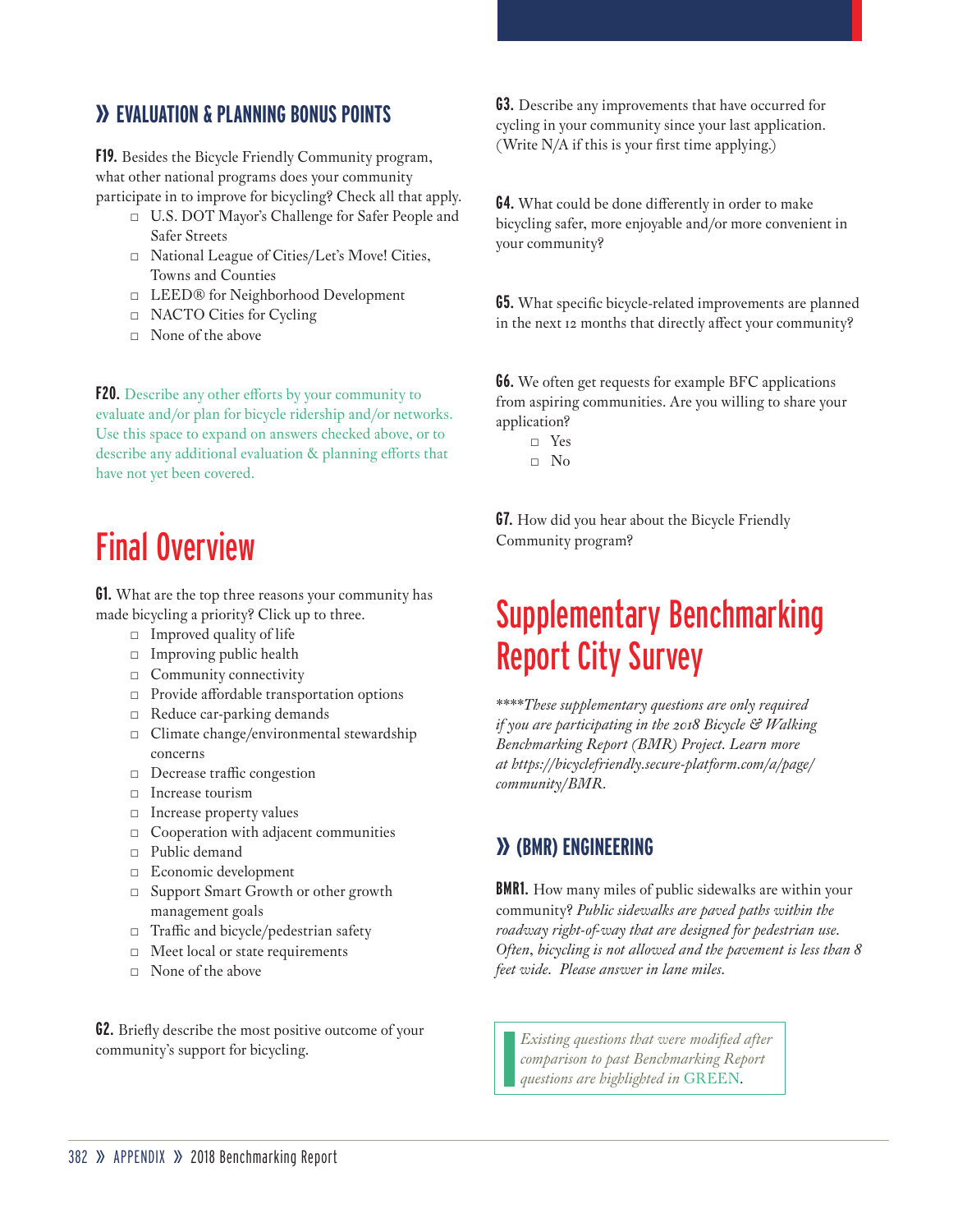#### **» (BMR) EDUCATION**

**BMR2.** What percentage of your public and private schools (elementary, middle, and high) offer pedestrian safety education?

- $\neg$  I-25%
- $= 26 50%$
- $\n 51-75\%$
- $76 100%$

**BMR3.** Outside of schools, are pedestrian safety skills taught to children and youth by city-sponsored programming?

- □ Yes
- □ No

#### **» (BMR) ENFORCEMENT & SAFETY**

**BMR4.** What percentage of Emergency Medical Technicians or paramedics are regularly on bikes?

- □ None
- $\Box$  I- 20%
- $\Box$  2I-50%
- □ More than 50%

**BMR5.** What percentage of patrol officers are regularly on foot?

- □ None
- $\Box$  I- 20%
- $\Box$  21-50%
- □ More than 50%

**BMR6.** What percentage of Emergency Medical Technicians or paramedics are regularly on foot?

- □ None
- $\Box$  I- 20%
- $\Box$  21-50%
- □ More than 50%

**BMR7.** Does your city require motorists to yield to pedestrians?

- □ Yes\*
- □ No

**\*BMR7A.** If yes, what is the monetary penalty for a motorist who fails to yield to a pedestrian?

#### **» (BMR) EVALUATION & PLANNING**

**BMR8.** How many government employees (including the Pedestrian Program Manager and the Safe Routes to Schools Coordinator), expressed in full-time equivalents (FTE), work on pedestrian issues in your community? *NOTE: A person that spends 1/10 of their time on bicycle issues would be counted as 0.1 FTE. Please do not double count any employee time reported in Question F3 under BFC: Evaluation & Planning. (# only)* 

**BMR9.** How many lane miles of planned pedestrian facilities does your city expect to have installed in the next four years? (# only)

**BMR10.** How many lane miles of pedestrian facilities has your city installed in the last two years? (# only)

**BMR11.** Which of the following plans has your city adopted? Please include any bicycle master plans already mentioned in Question F3 under BFC: Evaluation & Planning. Check all that apply.

- □ A combined bicycle and pedestrian master plan
- □ A standalone bicycle master plan
- □ A standalone pedestrian master plan
- □ A trails master plan
- $\Box$  A mountain bike master plan
- □ None of the above

**BMR12.** Which of the following goals has your city published as part of any adopted plan? Check all that apply.

- □ Increase pedestrian facilities
- □ Increase bicycling facilities
- □ Increase walking
- □ Increase biking
- □ Increase physical activity
- □ Decrease pedestrian fatalities
- □ Decrease bicyclist fatalities
- □ Decrease pedestrian injuries
- □ Decrease bicyclist injuries
- $\Box$  None of the above / N/A no plan